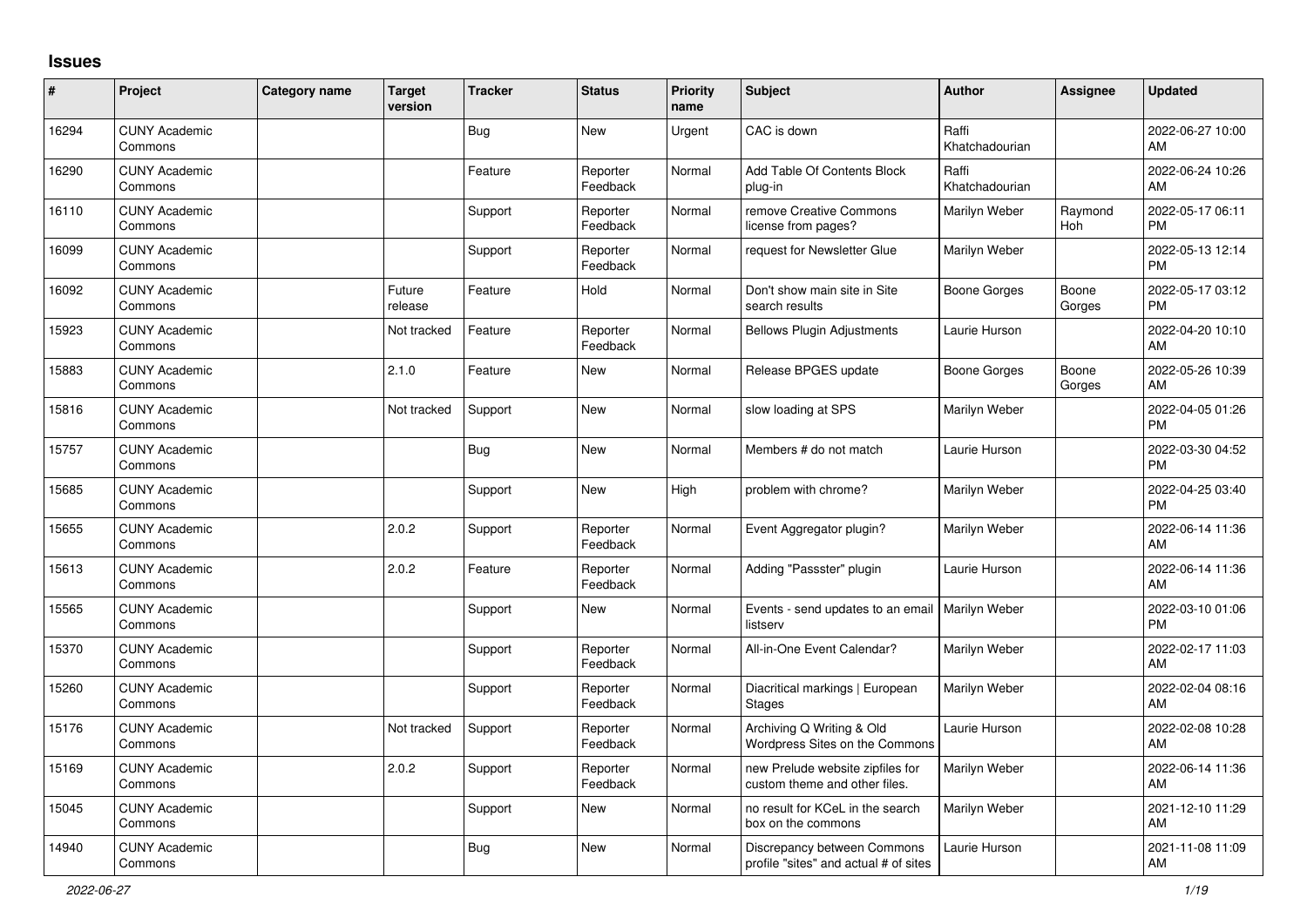| ∦     | Project                         | Category name | <b>Target</b><br>version | <b>Tracker</b> | <b>Status</b>        | <b>Priority</b><br>name | <b>Subject</b>                                                   | <b>Author</b>           | <b>Assignee</b> | <b>Updated</b>                |
|-------|---------------------------------|---------------|--------------------------|----------------|----------------------|-------------------------|------------------------------------------------------------------|-------------------------|-----------------|-------------------------------|
| 14936 | <b>CUNY Academic</b><br>Commons |               |                          | <b>Bug</b>     | <b>New</b>           | Normal                  | Commons websites blocked by<br>SPS campus network                | Laurie Hurson           |                 | 2021-11-03 03:57<br><b>PM</b> |
| 14900 | <b>CUNY Academic</b><br>Commons |               | Not tracked              | Support        | Reporter<br>Feedback | Normal                  | previous theme?                                                  | Marilyn Weber           |                 | 2021-10-25 10:31<br>AM        |
| 14842 | <b>CUNY Academic</b><br>Commons |               | Not tracked              | Support        | Reporter<br>Feedback | Normal                  | Question about widgets and block<br>editor                       | Gina Cherry             |                 | 2021-10-06 03:01<br><b>PM</b> |
| 14792 | <b>CUNY Academic</b><br>Commons |               |                          | <b>Bug</b>     | <b>New</b>           | Normal                  | Inconsistent email notifications<br>from gravity forms           | Raffi<br>Khatchadourian |                 | 2021-10-04 01:50<br><b>PM</b> |
| 14784 | <b>CUNY Academic</b><br>Commons |               |                          | Support        | Reporter<br>Feedback | Normal                  | User report of logo problem when<br>using Customizer theme       | Marilyn Weber           |                 | 2021-09-17 10:25<br>AM        |
| 14629 | <b>CUNY Academic</b><br>Commons |               | Not tracked              | <b>Bug</b>     | Reporter<br>Feedback | Normal                  | Possible Post Order Bug?                                         | <b>Syelle Graves</b>    |                 | 2021-09-14 10:47<br>AM        |
| 14538 | <b>CUNY Academic</b><br>Commons |               | Not tracked              | Support        | Reporter<br>Feedback | Normal                  | <b>Weebly To Commons</b>                                         | Laurie Hurson           |                 | 2021-09-14 10:47<br>AM        |
| 14504 | <b>CUNY Academic</b><br>Commons |               | Not tracked              | Publicity      | Reporter<br>Feedback | Normal                  | Adding showcases to home page<br>menu                            | Laurie Hurson           | Boone<br>Gorges | 2022-01-19 03:26<br><b>PM</b> |
| 14475 | <b>CUNY Academic</b><br>Commons |               | Not tracked              | Publicity      | <b>New</b>           | Normal                  | OER Showcase Page                                                | Laurie Hurson           | Laurie Hurson   | 2021-09-14 10:46<br>AM        |
| 14398 | <b>CUNY Academic</b><br>Commons |               | Not tracked              | Support        | Reporter<br>Feedback | Normal                  | Events plug-in notification<br>problem                           | Marilyn Weber           |                 | 2021-05-11 11:21<br>AM        |
| 14394 | <b>CUNY Academic</b><br>Commons |               | Not tracked              | Feature        | <b>New</b>           | Normal                  | Commons News Site - redesign                                     | scott voth              | scott voth      | 2021-09-14 10:46<br>AM        |
| 13949 | <b>CUNY Academic</b><br>Commons |               | Not tracked              | <b>Bug</b>     | <b>New</b>           | Normal                  | Continued debugging of runaway<br>MySQL connections              | <b>Matt Gold</b>        | Boone<br>Gorges | 2021-09-14 10:42<br>AM        |
| 13912 | <b>CUNY Academic</b><br>Commons |               | Not tracked              | Feature        | Hold                 | Low                     | posting "missed schedule"                                        | Marilyn Weber           |                 | 2021-02-23 10:46<br>AM        |
| 13286 | <b>CUNY Academic</b><br>Commons |               | Not tracked              | Support        | <b>New</b>           | Normal                  | problem connecting with<br>WordPress app                         | Marilyn Weber           | Raymond<br>Hoh  | 2020-09-08 11:16<br>AM        |
| 13255 | <b>CUNY Academic</b><br>Commons |               | Not tracked              | Support        | Reporter<br>Feedback | Normal                  | Accessibility problems                                           | Marilyn Weber           |                 | 2020-09-01 05:48<br><b>PM</b> |
| 13034 | <b>CUNY Academic</b><br>Commons |               | Not tracked              | Support        | Reporter<br>Feedback | Normal                  | a site is asking people to join the<br>Commons to get a download | Marilyn Weber           |                 | 2020-07-12 07:23<br>AM        |
| 12911 | <b>CUNY Academic</b><br>Commons |               | Not tracked              | Feature        | New                  | Normal                  | Block access to xmlrpc.php based<br>on User-Agent                | <b>Boone Gorges</b>     | Boone<br>Gorges | 2020-06-09 05:12<br><b>PM</b> |
| 12484 | <b>CUNY Academic</b><br>Commons |               | Not tracked              | Support        | Reporter<br>Feedback | Normal                  | Sign up Code for COIL Course<br>starting in March                | Laurie Hurson           | Matt Gold       | 2020-03-02 02:26<br><b>PM</b> |
| 12436 | <b>CUNY Academic</b><br>Commons |               | Not tracked              | <b>Bug</b>     | Assigned             | Normal                  | Nightly system downtime                                          | Boone Gorges            |                 | 2020-08-01 09:30<br>AM        |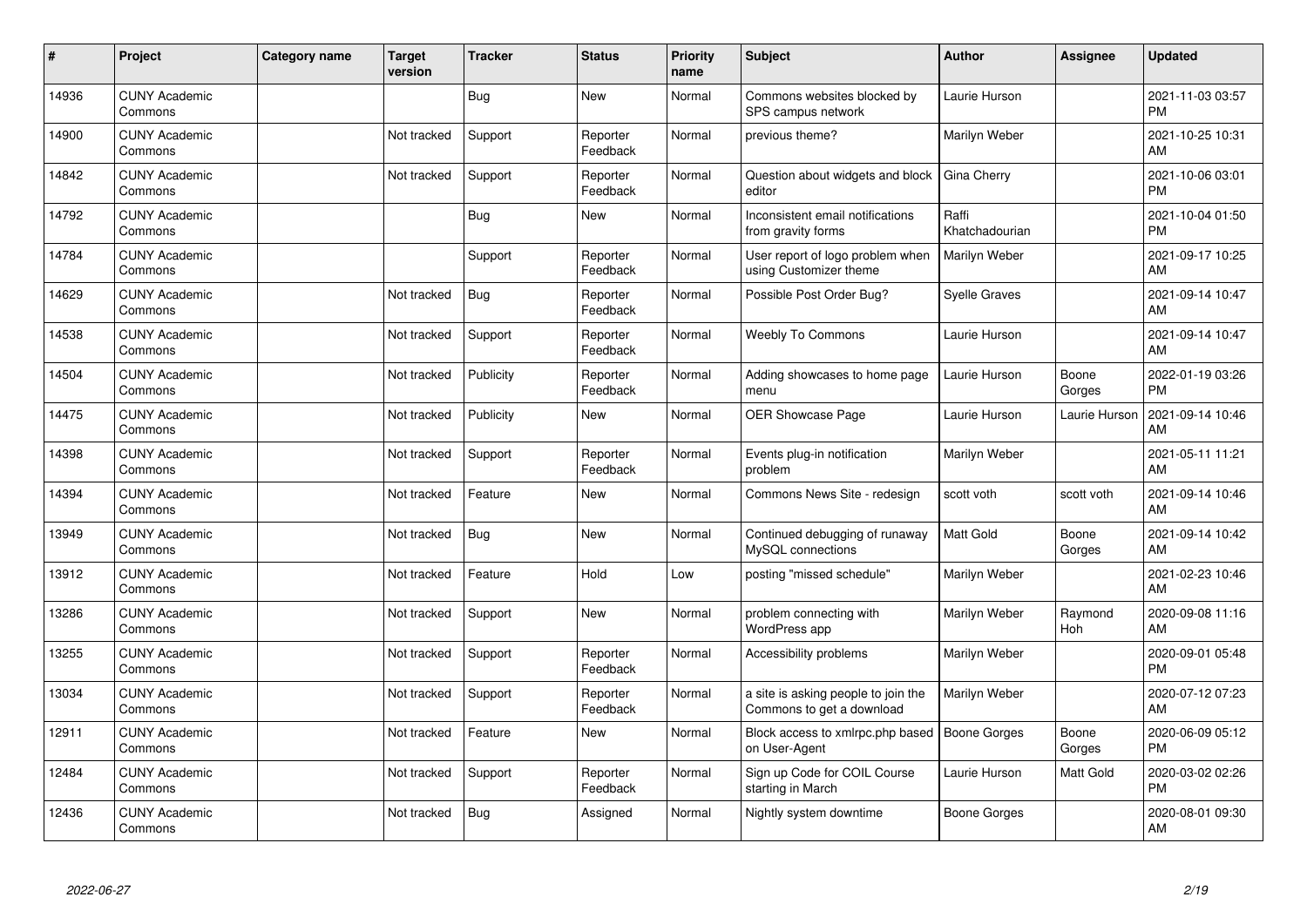| #     | Project                                                                 | <b>Category name</b> | <b>Target</b><br>version | <b>Tracker</b> | <b>Status</b>        | <b>Priority</b><br>name | <b>Subject</b>                                                                       | <b>Author</b>       | <b>Assignee</b>       | <b>Updated</b>                |
|-------|-------------------------------------------------------------------------|----------------------|--------------------------|----------------|----------------------|-------------------------|--------------------------------------------------------------------------------------|---------------------|-----------------------|-------------------------------|
| 12352 | <b>CUNY Academic</b><br>Commons                                         |                      | Not tracked              | Support        | <b>New</b>           | Normal                  | 'posts list" page builder block<br>option                                            | Marilyn Weber       |                       | 2020-02-03 01:29<br><b>PM</b> |
| 12328 | <b>CUNY Academic</b><br>Commons                                         |                      | Not tracked              | Support        | <b>New</b>           | Normal                  | Sign up Code for Non-CUNY<br>Faculty                                                 | Laurie Hurson       |                       | 2020-01-28 10:25<br>AM        |
| 12198 | <b>CUNY Academic</b><br>Commons                                         |                      | Not tracked              | <b>Bug</b>     | Reporter<br>Feedback | Normal                  | Duplicate listing in My Sites                                                        | Tom Harbison        |                       | 2019-12-09 05:50<br>РM        |
| 12062 | AD/O365 Transition<br>from NonMatric to<br><b>Matriculated Students</b> |                      |                          | Feature        | In Progress          | Normal                  | create solution and console<br>project                                               | Emilio Rodriguez    | Emilio<br>Rodriguez   | 2019-11-12 03:56<br>РM        |
| 12004 | <b>CUNY Academic</b><br>Commons                                         |                      | Not tracked              | Support        | Reporter<br>Feedback | Normal                  | Notifications for spam blog<br>comments                                              | Gina Cherry         | Raymond<br>Hoh        | 2019-11-01 12:05<br><b>PM</b> |
| 11968 | JustPublics@365<br>MediaCamp                                            |                      |                          | Feature        | <b>New</b>           | Normal                  | Nanoscience Retractable Display<br>Unit                                              | Donald Cherry       | Bonnie<br>Eissner     | 2021-02-19 08:50<br>AM        |
| 11879 | <b>CUNY Academic</b><br>Commons                                         |                      | Not tracked              | Bug            | <b>New</b>           | Normal                  | Hypothesis comments appearing<br>on multiple, different pdfs across<br>blogs         | Laurie Hurson       | Laurie Hurson         | 2019-09-19 02:39<br>PM        |
| 11848 | <b>CUNY Academic</b><br>Commons                                         |                      | Not tracked              | Support        | Hold                 | Normal                  | a Dean of Faculty wants to share<br>a large file                                     | Marilyn Weber       |                       | 2019-09-24 08:44<br>AM        |
| 11787 | <b>CUNY Academic</b><br>Commons                                         |                      | Not tracked              | Support        | Reporter<br>Feedback | Normal                  | automated comments notifications<br>on ZenDesk                                       | Marilyn Weber       |                       | 2019-08-26 06:18<br><b>PM</b> |
| 11771 | <b>CUNY Academic</b><br>Commons                                         |                      | Not tracked              | Support        | Reporter<br>Feedback | Normal                  | post displays in sections                                                            | Marilyn Weber       |                       | 2019-08-20 10:34<br>AM        |
| 11519 | <b>CUNY Academic</b><br>Commons                                         |                      | Not tracked              | Support        | Assigned             | Normal                  | comment option not appearing                                                         | Marilyn Weber       |                       | 2019-09-24 10:28<br>AM        |
| 11517 | <b>CUNY Academic</b><br>Commons                                         |                      | Not tracked              | Feature        | Assigned             | Normal                  | wp-accessibility plugin should not<br>strip 'target="_blank" by default              | <b>Boone Gorges</b> | Laurie Hurson         | 2019-09-24 09:57<br>AM        |
| 11509 | <b>CUNY Academic</b><br>Commons                                         |                      | Not tracked              | Support        | Reporter<br>Feedback | Normal                  | deleted Page causing a Menu<br>problem?                                              | Marilyn Weber       |                       | 2019-06-04 09:54<br>AM        |
| 11393 | <b>CUNY Academic</b><br>Commons                                         |                      | Not tracked              | Publicity      | New                  | Normal                  | After 1.15 release, ceate a hero<br>slide and post about adding a site<br>to a group | scott voth          | Patrick<br>Sweeney    | 2019-05-14 10:32<br>AM        |
| 11392 | <b>CUNY Academic</b><br>Commons                                         |                      | Future<br>release        | <b>Bug</b>     | <b>New</b>           | Normal                  | Migrate users away from<br><b>StatPress</b>                                          | Boone Gorges        |                       | 2019-04-23 03:53<br><b>PM</b> |
| 11149 | <b>CUNY Academic</b><br>Commons                                         |                      | Not tracked              | Support        | Reporter<br>Feedback | Normal                  | comments getting blocked                                                             | Marilyn Weber       | Raymond<br><b>Hoh</b> | 2019-03-26 11:40<br>AM        |
| 11131 | <b>CUNY Academic</b><br>Commons                                         |                      | Future<br>release        | Feature        | Reporter<br>Feedback | Normal                  | Image Annotation Plugins                                                             | Laurie Hurson       |                       | 2019-02-26 11:33<br>AM        |
| 10678 | <b>CUNY Academic</b><br>Commons                                         |                      | Not tracked              | Bug            | Reporter<br>Feedback | High                    | Newsletter Plugin Not Sending<br><b>Out Newsletters</b>                              | Mark Webb           | Boone<br>Gorges       | 2019-09-16 09:38<br><b>PM</b> |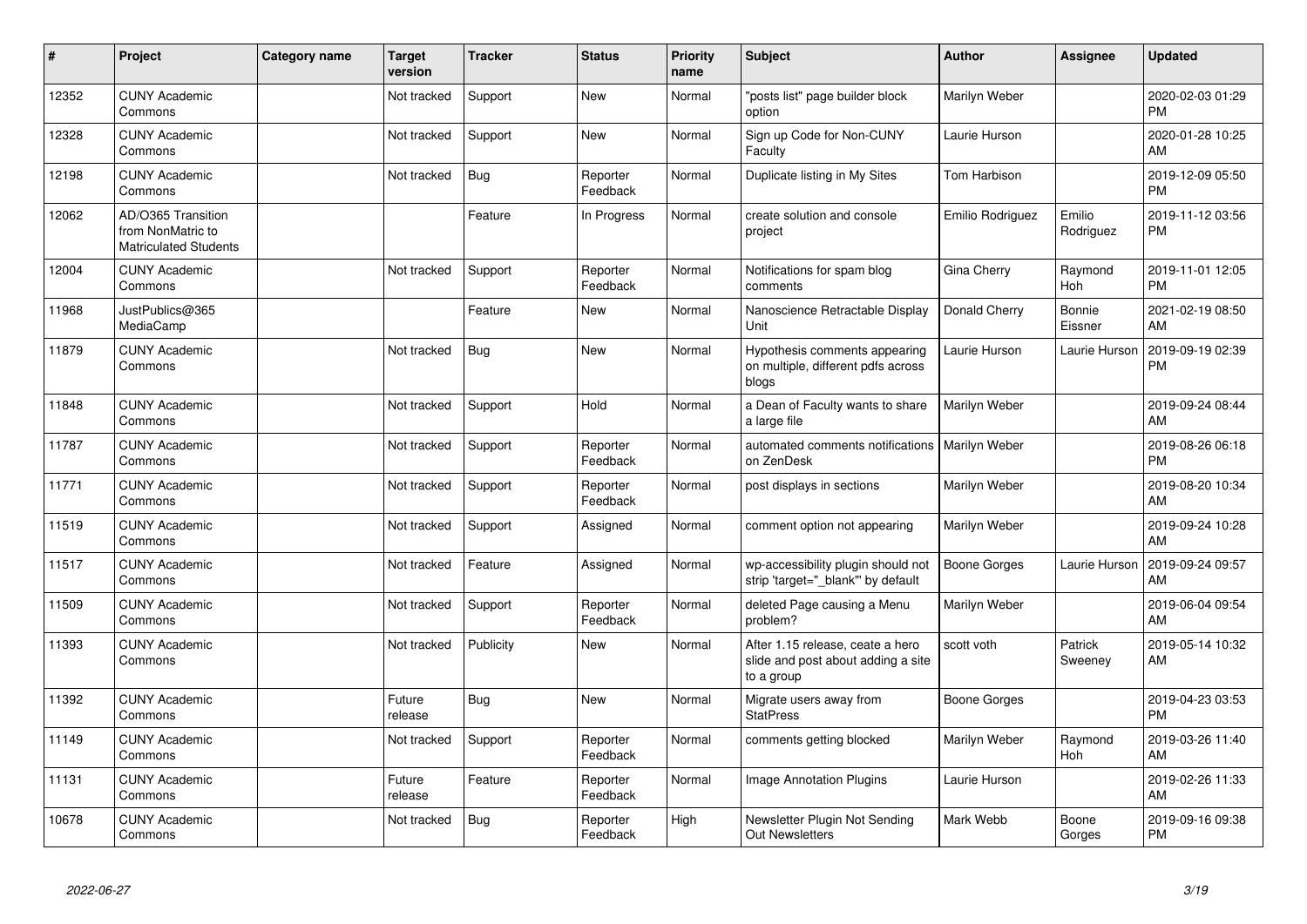| #     | Project                         | <b>Category name</b> | <b>Target</b><br>version | <b>Tracker</b> | <b>Status</b>        | <b>Priority</b><br>name | <b>Subject</b>                                                                                                                               | Author                 | <b>Assignee</b>     | <b>Updated</b>                |
|-------|---------------------------------|----------------------|--------------------------|----------------|----------------------|-------------------------|----------------------------------------------------------------------------------------------------------------------------------------------|------------------------|---------------------|-------------------------------|
| 10657 | <b>CUNY Academic</b><br>Commons |                      | Not tracked              | Support        | Reporter<br>Feedback | Normal                  | child theme problems                                                                                                                         | Marilyn Weber          |                     | 2018-11-08 01:19<br><b>PM</b> |
| 10368 | <b>CUNY Academic</b><br>Commons |                      | Future<br>release        | Feature        | Assigned             | Normal                  | Use ORCID data to populate<br>academic profile page                                                                                          | Stephen Francoeur      | Boone<br>Gorges     | 2018-09-25 01:53<br><b>PM</b> |
| 10262 | <b>CUNY Academic</b><br>Commons |                      | Not tracked              | Bug            | Reporter<br>Feedback | Normal                  | Newsletter Plugin: Broken Image<br>at Bottom of All Newsletters                                                                              | Mark Webb              | Raymond<br>Hoh      | 2018-08-30 05:17<br>PM        |
| 9908  | <b>CUNY Academic</b><br>Commons |                      | Not tracked              | Feature        | New                  | Normal                  | Is it possible to send email<br>updates to users (or an email<br>address not on the list) for only a<br>single page AFTER being<br>prompted? | <b>Michael Shields</b> | scott voth          | 2018-06-11 01:34<br><b>PM</b> |
| 9207  | <b>CUNY Academic</b><br>Commons |                      | Future<br>release        | Support        | Reporter<br>Feedback | Normal                  | display dashboards made in<br>Tableau?                                                                                                       | Marilyn Weber          | Boone<br>Gorges     | 2018-04-10 10:42<br>AM        |
| 8992  | <b>NYCDH Community</b><br>Site  |                      |                          | <b>Bug</b>     | Assigned             | Normal                  | Multiple RBE error reports                                                                                                                   | <b>Matt Gold</b>       | Raymond<br>Hoh      | 2017-12-11 05:43<br><b>PM</b> |
| 8837  | <b>CUNY Academic</b><br>Commons |                      | Not tracked              | Feature        | Assigned             | Normal                  | Create a form to request info from<br>people requesting premium<br>themes and plugins                                                        | Matt Gold              | Marilyn<br>Weber    | 2017-11-14 03:35<br><b>PM</b> |
| 8607  | <b>CUNY Academic</b><br>Commons |                      | Not tracked              | Support        | <b>New</b>           | Normal                  | Paypal?                                                                                                                                      | Marilyn Weber          | Matt Gold           | 2018-05-15 01:37<br><b>PM</b> |
| 7828  | <b>CUNY Academic</b><br>Commons |                      | Not tracked              | Feature        | Assigned             | Normal                  | Theme Assessment 2017                                                                                                                        | Margaret Galvan        | Margaret<br>Galvan  | 2017-05-02 10:41<br><b>PM</b> |
| 6665  | <b>CUNY Academic</b><br>Commons |                      | Not tracked              | Publicity      | New                  | Normal                  | Dead Link in 1.10 announcement<br>post                                                                                                       | Paige Dupont           | Stephen Real        | 2016-12-01 03:11<br><b>PM</b> |
| 6644  | <b>CUNY Academic</b><br>Commons |                      | Not tracked              | <b>Bug</b>     | Reporter<br>Feedback | High                    | White Screen at Login Pge                                                                                                                    | Luke Waltzer           | Raymond<br>Hoh      | 2016-11-21 10:34<br><b>PM</b> |
| 5298  | <b>CUNY Academic</b><br>Commons |                      | Not tracked              | Publicity      | New                  | Normal                  | Survey Pop-Up Text                                                                                                                           | Samantha Raddatz       | Samantha<br>Raddatz | 2016-03-22 12:27<br><b>PM</b> |
| 4235  | <b>CUNY Academic</b><br>Commons |                      | Not tracked              | Design/UX      | Assigned             | Normal                  | Explore user experience around<br>comments on forum topics vs<br>docs                                                                        | <b>Matt Gold</b>       | Samantha<br>Raddatz | 2015-07-21 10:23<br>AM        |
| 2618  | <b>NYCDH Community</b><br>Site  |                      |                          | Bug            | Assigned             | Low                     | Mark blogs as spam when created   Matt Gold<br>by users marked as spam                                                                       |                        | Boone<br>Gorges     | 2013-06-09 11:38<br>PM        |
| 2612  | <b>CUNY Academic</b><br>Commons |                      | Not tracked              | Publicity      | Assigned             | Normal                  | Pinterest site for the Commons                                                                                                               | local admin            | Sarah<br>Morgano    | 2016-03-04 11:19<br>AM        |
| 2577  | NYCDH Community<br>Site         |                      |                          | Feature        | Assigned             | Low                     | Investigate Potential to Add Links<br>to the Forum                                                                                           | Mark Newton            | Alex Gil            | 2013-05-16 09:40<br>PM        |
| 2576  | NYCDH Community<br>Site         |                      |                          | <b>Bug</b>     | Hold                 | Low                     | Test Next Button in Javascript<br><b>Tutorial Under Activities</b>                                                                           | Mark Newton            | Alex Gil            | 2013-05-18 02:55<br><b>PM</b> |
| 2574  | NYCDH Community<br>Site         |                      |                          | Feature        | Assigned             | Normal                  | Add Way to Upload Files to<br>Groups                                                                                                         | <b>Mark Newton</b>     | Raymond<br>Hoh      | 2013-05-18 07:46<br>PM        |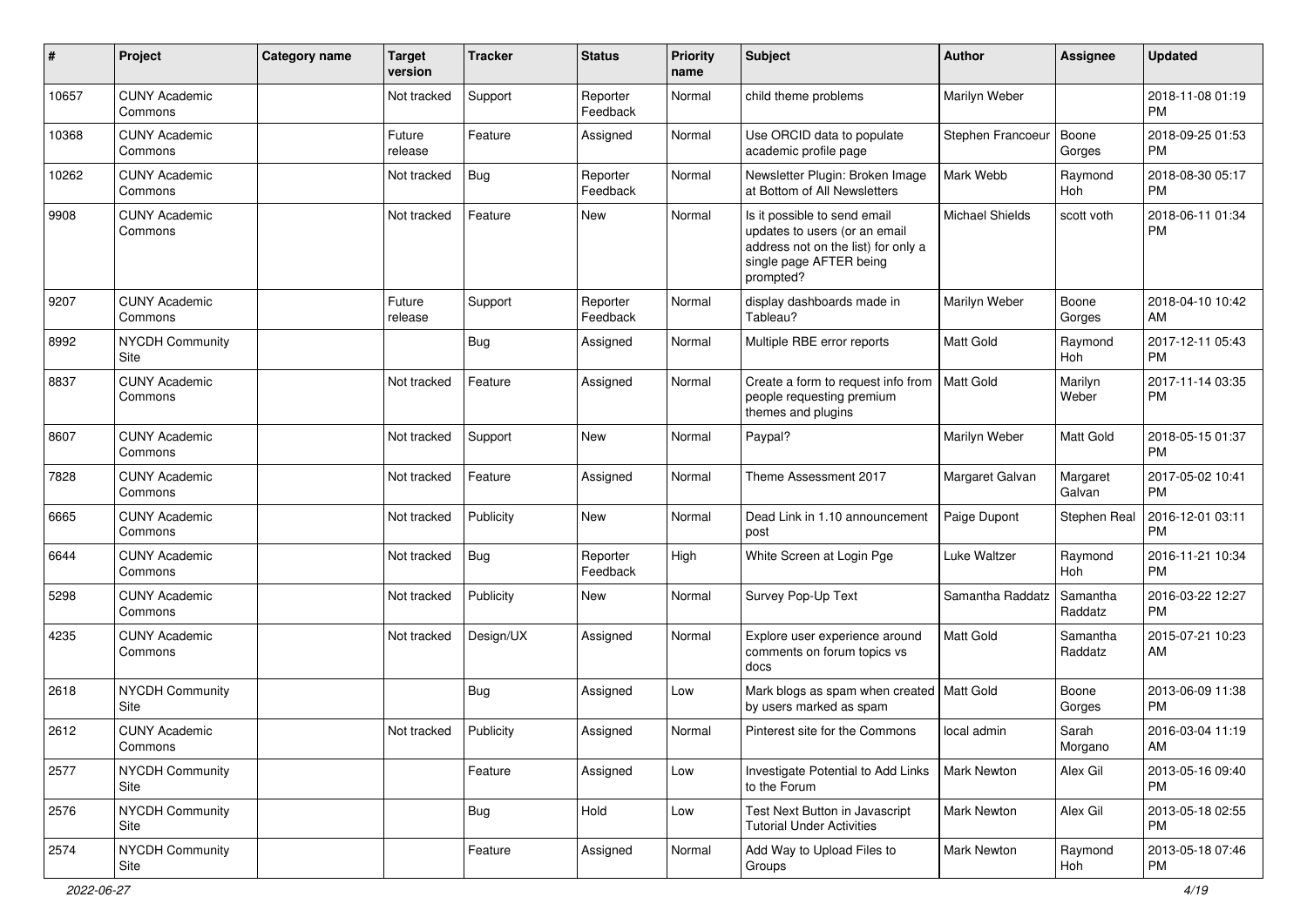| #     | Project                         | <b>Category name</b>      | Target<br>version | <b>Tracker</b> | <b>Status</b>        | <b>Priority</b><br>name | <b>Subject</b>                                                                            | <b>Author</b>       | <b>Assignee</b>     | <b>Updated</b>                |
|-------|---------------------------------|---------------------------|-------------------|----------------|----------------------|-------------------------|-------------------------------------------------------------------------------------------|---------------------|---------------------|-------------------------------|
| 2573  | <b>NYCDH Community</b><br>Site  |                           |                   | Feature        | Reporter<br>Feedback | Normal                  | Add dh nyc twitter list feed to site                                                      | <b>Mark Newton</b>  | Matt Gold           | 2013-05-16 11:42<br><b>PM</b> |
| 2571  | <b>NYCDH Community</b><br>Site  |                           |                   | Feature        | Assigned             | Normal                  | Add Google custom search box to<br>homepage                                               | <b>Mark Newton</b>  | Raymond<br>Hoh      | 2013-05-18 07:49<br><b>PM</b> |
| 10839 | <b>CUNY Academic</b><br>Commons | About page                | Not tracked       | Support        | New                  | Normal                  | <b>Mission Statement Needs</b><br>Revision                                                | scott voth          | Matt Gold           | 2018-12-26 10:58<br>AM        |
| 2666  | <b>CUNY Academic</b><br>Commons | About page                | Not tracked       | Documentation  | Assigned             | Normal                  | <b>Update About Text</b>                                                                  | Chris Stein         | Luke Waltzer        | 2016-03-04 11:19<br>AM        |
| 8901  | <b>CUNY Academic</b><br>Commons | Accessibility             | Future<br>release | Feature        | Assigned             | Normal                  | Theme analysis for accessibility                                                          | <b>Matt Gold</b>    | Boone<br>Gorges     | 2022-04-26 11:59<br>AM        |
| 8900  | <b>CUNY Academic</b><br>Commons | Accessibility             | Future<br>release | Feature        | Assigned             | Normal                  | Look into tools to enforce<br>accessibility in WP environment                             | Matt Gold           | Boone<br>Gorges     | 2022-04-26 11:59<br>AM        |
| 15210 | <b>CUNY Academic</b><br>Commons | Analytics                 | Not tracked       | Design/UX      | <b>New</b>           | Normal                  | Google Analytics improvements                                                             | Colin McDonald      | Boone<br>Gorges     | 2022-05-24 10:47<br>AM        |
| 5679  | <b>CUNY Academic</b><br>Commons | Analytics                 | Not tracked       | Feature        | <b>New</b>           | Normal                  | Logged In Users for GA                                                                    | Valerie Townsend    | Valerie<br>Townsend | 2016-06-11 09:49<br>AM        |
| 5581  | <b>CUNY Academic</b><br>Commons | Analytics                 | Future<br>release | Feature        | Assigned             | Normal                  | <b>Explore alternatives to Google</b><br>Analytics                                        | Matt Gold           | Valerie<br>Townsend | 2020-04-17 03:12<br><b>PM</b> |
| 4972  | <b>CUNY Academic</b><br>Commons | Analytics                 | Not tracked       | <b>Bug</b>     | <b>New</b>           | Normal                  | <b>Newsletter Analytics</b>                                                               | Stephen Real        | Matt Gold           | 2015-12-09 12:54<br><b>PM</b> |
| 4070  | <b>CUNY Academic</b><br>Commons | Analytics                 | Not tracked       | Support        | Assigned             | Normal                  | Request for JITP site analytics                                                           | Matt Gold           | Seth Persons        | 2016-02-23 03:09<br><b>PM</b> |
| 1460  | <b>CUNY Academic</b><br>Commons | Analytics                 | Future<br>release | Feature        | Assigned             | Normal                  | Update System Report                                                                      | <b>Brian Foote</b>  | Boone<br>Gorges     | 2015-11-09 06:13<br><b>PM</b> |
| 7022  | <b>CUNY Academic</b><br>Commons | Announcements             | Future<br>release | Bug            | <b>New</b>           | Normal                  | Sitewide announcements should<br>be displayed on, and dismissable<br>from, mapped domains | <b>Boone Gorges</b> | Boone<br>Gorges     | 2018-03-22 10:18<br>AM        |
| 9720  | <b>CUNY Academic</b><br>Commons | Authentication            | Future<br>release | Feature        | New                  | Normal                  | The Commons should be an<br>oAuth provider                                                | Boone Gorges        |                     | 2019-03-01 02:04<br><b>PM</b> |
| 4635  | <b>CUNY Academic</b><br>Commons | Authentication            | Future<br>release | Feature        | New                  | Normal                  | Allow non-WP authentication                                                               | Boone Gorges        | Sonja Leix          | 2019-03-01 02:05<br><b>PM</b> |
| 12350 | <b>CUNY Academic</b><br>Commons | <b>Blogs (BuddyPress)</b> | Not tracked       | Support        | Reporter<br>Feedback | Normal                  | URL creation problem                                                                      | Marilyn Weber       |                     | 2020-02-03 11:27<br>AM        |
| 8836  | <b>CUNY Academic</b><br>Commons | Blogs (BuddyPress)        | Future<br>release | Feature        | Assigned             | Normal                  | Redesign site launch process                                                              | Matt Gold           | Boone<br>Gorges     | 2019-10-03 02:49<br><b>PM</b> |
| 8835  | <b>CUNY Academic</b><br>Commons | <b>Blogs (BuddyPress)</b> | Future<br>release | Feature        | <b>New</b>           | Normal                  | Extend cuny.is shortlinks to sites                                                        | Luke Waltzer        | Boone<br>Gorges     | 2022-04-26 11:59<br>AM        |
| 6078  | <b>CUNY Academic</b><br>Commons | <b>Blogs (BuddyPress)</b> | Future<br>release | Feature        | <b>New</b>           | Normal                  | <b>Explore Adding Network Blog</b><br>Metadata Plugin                                     | Luke Waltzer        | Luke Waltzer        | 2016-10-11 10:29<br><b>PM</b> |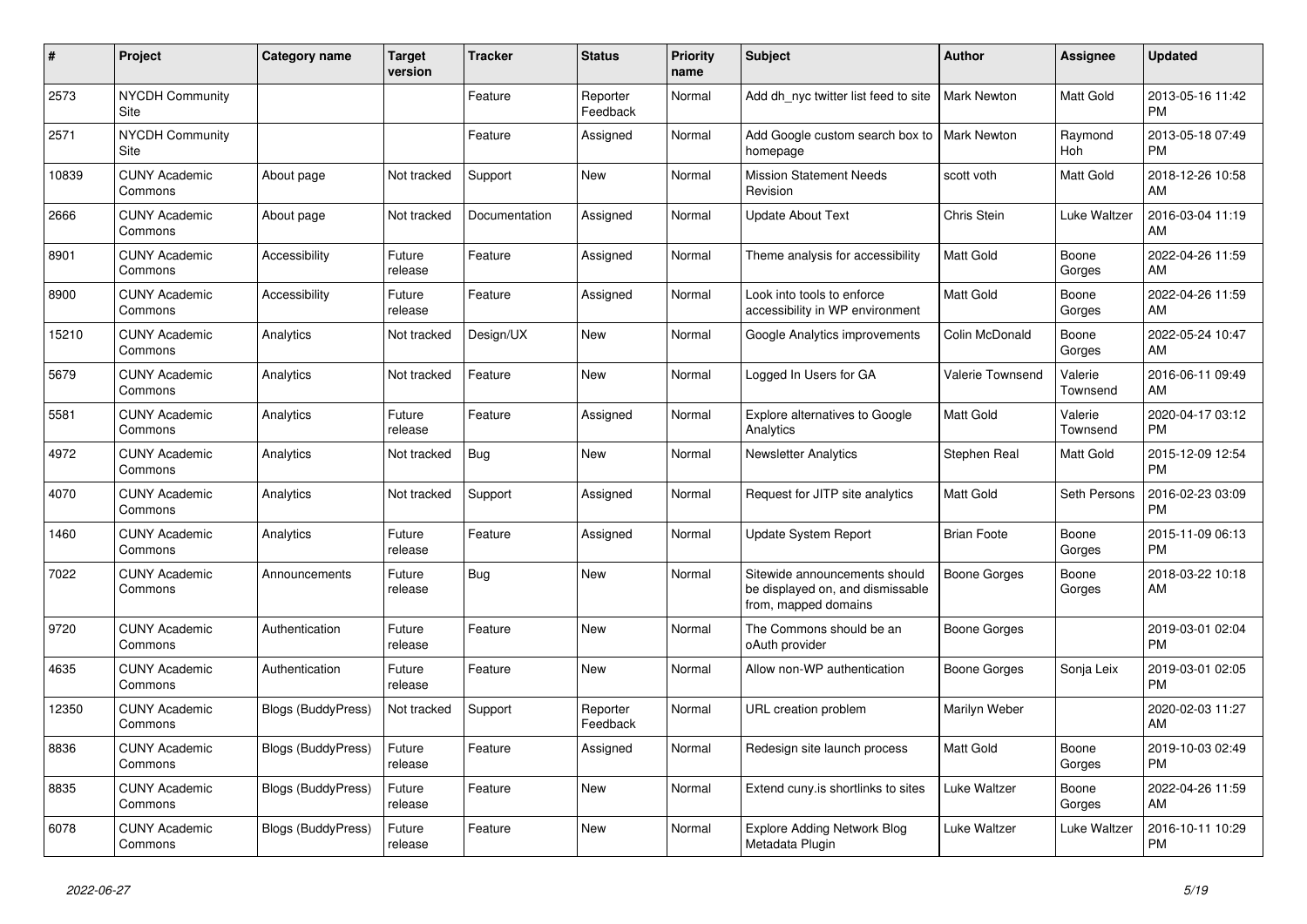| $\pmb{\#}$ | <b>Project</b>                  | Category name             | <b>Target</b><br>version | <b>Tracker</b> | <b>Status</b> | <b>Priority</b><br>name | <b>Subject</b>                                                       | <b>Author</b>       | <b>Assignee</b>       | <b>Updated</b>                |
|------------|---------------------------------|---------------------------|--------------------------|----------------|---------------|-------------------------|----------------------------------------------------------------------|---------------------|-----------------------|-------------------------------|
| 5691       | <b>CUNY Academic</b><br>Commons | <b>Blogs (BuddyPress)</b> | Future<br>release        | <b>Bug</b>     | Assigned      | High                    | Differing numbers on Sites display   Matt Gold                       |                     | Raymond<br><b>Hoh</b> | 2016-06-13 01:37<br><b>PM</b> |
| 11243      | <b>CUNY Academic</b><br>Commons | BuddyPress (misc)         | Future<br>release        | Bug            | <b>New</b>    | Normal                  | Audit bp-custom.php                                                  | Raymond Hoh         | Raymond<br>Hoh        | 2022-04-26 11:59<br>AM        |
| 7624       | <b>CUNY Academic</b><br>Commons | BuddyPress (misc)         | Future<br>release        | Design/UX      | <b>New</b>    | Normal                  | <b>BP Notifications</b>                                              | Luke Waltzer        | Paige Dupont          | 2017-02-08 10:43<br><b>PM</b> |
| 2325       | <b>CUNY Academic</b><br>Commons | BuddyPress (misc)         | Future<br>release        | Feature        | Assigned      | Low                     | Profile should have separate<br>fields for first/last names          | local admin         | Boone<br>Gorges       | 2015-11-09 06:09<br><b>PM</b> |
| 1423       | <b>CUNY Academic</b><br>Commons | BuddyPress (misc)         | Future<br>release        | Feature        | Assigned      | Low                     | Show an avatar for pingback<br>comment activity items                | <b>Boone Gorges</b> | <b>Tahir Butt</b>     | 2016-10-24 12:03<br><b>PM</b> |
| 635        | <b>CUNY Academic</b><br>Commons | BuddyPress (misc)         | Future<br>release        | Feature        | Assigned      | Normal                  | Big Blue Button -<br>Videoconferencing in Groups and<br><b>Blogs</b> | Matt Gold           | Boone<br>Gorges       | 2011-03-14 03:24<br><b>PM</b> |
| 599        | <b>CUNY Academic</b><br>Commons | BuddyPress (misc)         | Future<br>release        | Feature        | Assigned      | Normal                  | Consider adding rating plugins for<br><b>BuddyPress/BBPress</b>      | <b>Matt Gold</b>    | Boone<br>Gorges       | 2011-08-22 06:50<br><b>PM</b> |
| 554        | <b>CUNY Academic</b><br>Commons | BuddyPress (misc)         | Future<br>release        | Feature        | Assigned      | Normal                  | Add Trackback notifications to<br>site-wide activity feed            | <b>Matt Gold</b>    | Boone<br>Gorges       | 2015-11-09 06:19<br><b>PM</b> |
| 500        | <b>CUNY Academic</b><br>Commons | BuddyPress (misc)         | Future<br>release        | Feature        | Assigned      | Normal                  | <b>Export Group Data</b>                                             | <b>Matt Gold</b>    | Boone<br>Gorges       | 2010-12-19 12:09<br><b>PM</b> |
| 435        | <b>CUNY Academic</b><br>Commons | <b>BuddyPress (misc)</b>  | Future<br>release        | Feature        | Assigned      | Normal                  | Include Avatar Images in Forum<br><b>Post Notification Emails</b>    | <b>Matt Gold</b>    | Boone<br>Gorges       | 2010-12-08 12:40<br><b>PM</b> |
| 377        | <b>CUNY Academic</b><br>Commons | BuddyPress (misc)         | Future<br>release        | Feature        | Assigned      | Normal                  | Like buttons                                                         | Matt Gold           | Boone<br>Gorges       | 2010-11-16 05:13<br><b>PM</b> |
| 310        | <b>CUNY Academic</b><br>Commons | BuddyPress (misc)         | Future<br>release        | Feature        | Assigned      | Low                     | <b>Friend Request Email</b>                                          | <b>Matt Gold</b>    | Samantha<br>Raddatz   | 2015-11-09 05:08<br><b>PM</b> |
| 58         | <b>CUNY Academic</b><br>Commons | BuddyPress (misc)         | Future<br>release        | Feature        | Assigned      | Low                     | Make member search sortable by<br>last name                          | Roberta Brody       | Boone<br>Gorges       | 2010-08-26 02:38<br><b>PM</b> |
| 6389       | <b>CUNY Academic</b><br>Commons | <b>BuddyPress Docs</b>    | Future<br>release        | Feature        | <b>New</b>    | Low                     | Make Discussion Area Visible<br>When Editing a Doc                   | Luke Waltzer        | Boone<br>Gorges       | 2016-10-21 04:16<br><b>PM</b> |
| 4226       | <b>CUNY Academic</b><br>Commons | <b>BuddyPress Docs</b>    | Future<br>release        | Design/UX      | New           | Normal                  | Add option to connect a Doc with<br>a Group                          | Samantha Raddatz    | Samantha<br>Raddatz   | 2015-09-09 04:08<br><b>PM</b> |
| 2523       | <b>CUNY Academic</b><br>Commons | <b>BuddyPress Docs</b>    | Future<br>release        | Feature        | Assigned      | Normal                  | Allow Users to Upload Images to<br><b>BP</b> Docs                    | <b>Matt Gold</b>    | Boone<br>Gorges       | 2015-11-09 06:14<br><b>PM</b> |
| 1744       | <b>CUNY Academic</b><br>Commons | <b>BuddyPress Docs</b>    | Future<br>release        | Feature        | Assigned      | Normal                  | Spreadsheet-style Docs                                               | Boone Gorges        | Boone<br>Gorges       | 2015-11-09 06:13<br><b>PM</b> |
| 1422       | <b>CUNY Academic</b><br>Commons | <b>BuddyPress Docs</b>    | Future<br>release        | Feature        | Assigned      | Normal                  | Make "created Doc" activity icons<br>non-mini                        | <b>Boone Gorges</b> | Boone<br>Gorges       | 2015-11-09 05:48<br><b>PM</b> |
| 1417       | <b>CUNY Academic</b><br>Commons | <b>BuddyPress Docs</b>    | Future<br>release        | Feature        | Assigned      | Low                     | Bulk actions for BuddyPress Docs                                     | <b>Boone Gorges</b> | Boone<br>Gorges       | 2016-10-17 10:41<br><b>PM</b> |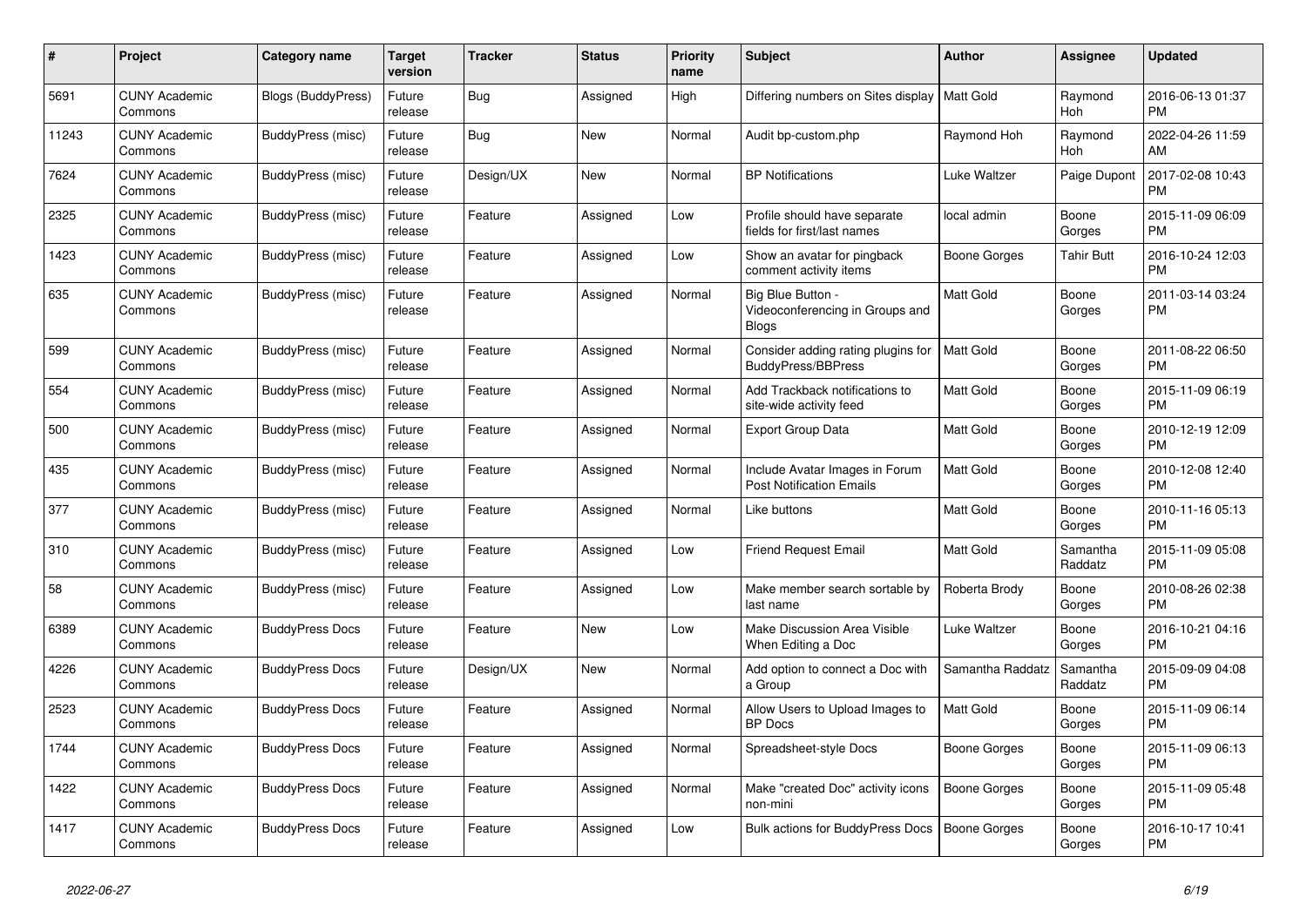| #     | Project                         | <b>Category name</b>   | <b>Target</b><br>version | <b>Tracker</b> | <b>Status</b>        | <b>Priority</b><br>name | <b>Subject</b>                                                         | <b>Author</b>           | Assignee            | <b>Updated</b>                |
|-------|---------------------------------|------------------------|--------------------------|----------------|----------------------|-------------------------|------------------------------------------------------------------------|-------------------------|---------------------|-------------------------------|
| 618   | <b>CUNY Academic</b><br>Commons | <b>BuddyPress Docs</b> | Future<br>release        | Feature        | Assigned             | Normal                  | <b>BuddyPress Docs: export formats</b>                                 | <b>Boone Gorges</b>     | Boone<br>Gorges     | 2015-11-09 05:38<br><b>PM</b> |
| 519   | <b>CUNY Academic</b><br>Commons | <b>BuddyPress Docs</b> | Future<br>release        | Feature        | Assigned             | Low                     | TOC for individual docs - for new<br>BP "wiki-like" plugin             | scott voth              | Boone<br>Gorges     | 2015-11-09 05:54<br><b>PM</b> |
| 13466 | <b>CUNY Academic</b><br>Commons | Cavalcade              | Future<br>release        | Feature        | New                  | Normal                  | Automated cleanup for duplicate<br>Cavalcade tasks                     | Boone Gorges            | Boone<br>Gorges     | 2020-10-13 05:24<br><b>PM</b> |
| 14994 | <b>CUNY Academic</b><br>Commons | cdev.gc.cuny.edu       | Not tracked              | Support        | In Progress          | Normal                  | Clear Cache on CDEV                                                    | scott voth              | Raymond<br>Hoh      | 2021-12-07 03:51<br><b>PM</b> |
| 9060  | <b>CUNY Academic</b><br>Commons | Commons In A Box       | Not tracked              | Bug            | Hold                 | Normal                  | Problems with CBox image library<br>upload                             | Lisa Rhody              | Raymond<br>Hoh      | 2018-01-10 03:26<br><b>PM</b> |
| 4027  | <b>CUNY Academic</b><br>Commons | Commons In A Box       | Not tracked              | Design/UX      | Assigned             | Normal                  | Usability review of CBOX update<br>procedures                          | Matt Gold               | Samantha<br>Raddatz | 2015-05-11 06:36<br><b>PM</b> |
| 12438 | <b>CUNY Academic</b><br>Commons | Courses                | Not tracked              | <b>Bug</b>     | <b>New</b>           | Normal                  | Site appearing twice                                                   | Laurie Hurson           | Boone<br>Gorges     | 2020-02-18 01:34<br><b>PM</b> |
| 11789 | <b>CUNY Academic</b><br>Commons | Courses                | Future<br>release        | Feature        | <b>New</b>           | Normal                  | Ability to remove item from<br>Courses list                            | Laurie Hurson           | Sonja Leix          | 2019-09-24 12:28<br><b>PM</b> |
| 11556 | <b>CUNY Academic</b><br>Commons | Courses                | Not tracked              | <b>Bug</b>     | Reporter<br>Feedback | Normal                  | Instructor name given in course<br>listing                             | Tom Harbison            |                     | 2019-06-25 04:12<br><b>PM</b> |
| 10226 | <b>CUNY Academic</b><br>Commons | Courses                | Future<br>release        | Feature        | <b>New</b>           | Normal                  | Add "My Courses" to drop down<br>list                                  | scott voth              | Boone<br>Gorges     | 2021-11-19 12:42<br><b>PM</b> |
| 9420  | <b>CUNY Academic</b><br>Commons | cuny.is                | Not tracked              | Feature        | <b>New</b>           | Normal                  | Request for http://cuny.is/streams                                     | Raffi<br>Khatchadourian | Marilyn<br>Weber    | 2018-04-02 10:08<br>AM        |
| 10439 | <b>CUNY Academic</b><br>Commons | Design                 | 2.1.0                    | Design/UX      | <b>New</b>           | Normal                  | Create Style Guide for Commons                                         | Sonja Leix              | Sara Cannon         | 2022-06-23 06:20<br><b>PM</b> |
| 8902  | <b>CUNY Academic</b><br>Commons | Design                 | Not tracked              | Feature        | Assigned             | Normal                  | Report back on research on<br><b>BuddyPress themes</b>                 | <b>Matt Gold</b>        | Michael Smith       | 2017-11-10 12:31<br><b>PM</b> |
| 2754  | <b>CUNY Academic</b><br>Commons | Design                 | Future<br>release        | Feature        | Assigned             | Normal                  | Determine strategy for CAC logo<br>handling in top header              | Micki Kaufman           | Chris Stein         | 2015-01-05 08:53<br><b>PM</b> |
| 860   | <b>CUNY Academic</b><br>Commons | Design                 | Future<br>release        | Design/UX      | Assigned             | Normal                  | <b>Standardize Button Treatment</b><br>Across the Commons              | Chris Stein             | Chris Stein         | 2014-05-01 09:45<br>AM        |
| 16199 | <b>CUNY Academic</b><br>Commons | <b>Directories</b>     | 2.0.2                    | <b>Bug</b>     | <b>New</b>           | Normal                  | Removed "Semester" Filter from<br><b>Courses Directory</b>             | Laurie Hurson           | Boone<br>Gorges     | 2022-06-14 11:36<br>AM        |
| 4225  | <b>CUNY Academic</b><br>Commons | DiRT Integration       | Future<br>release        | Design/UX      | <b>New</b>           | Normal                  | Add information to DIRT page (in<br>Create a Group)                    | Samantha Raddatz        | Matt Gold           | 2015-06-26 03:14<br><b>PM</b> |
| 3524  | <b>CUNY Academic</b><br>Commons | Documentation          | Not tracked              | Documentation  | Assigned             | Normal                  | Post describing all you can do<br>when starting up a new<br>blog/group | Matt Gold               | scott voth          | 2014-10-04 12:56<br><b>PM</b> |
| 14496 | <b>CUNY Academic</b><br>Commons | Domain Mapping         | Future<br>release        | <b>Bug</b>     | <b>New</b>           | Normal                  | Mapped domain SSO uses<br>third-party cookies                          | Raymond Hoh             | Raymond<br>Hoh      | 2021-05-24 04:03<br><b>PM</b> |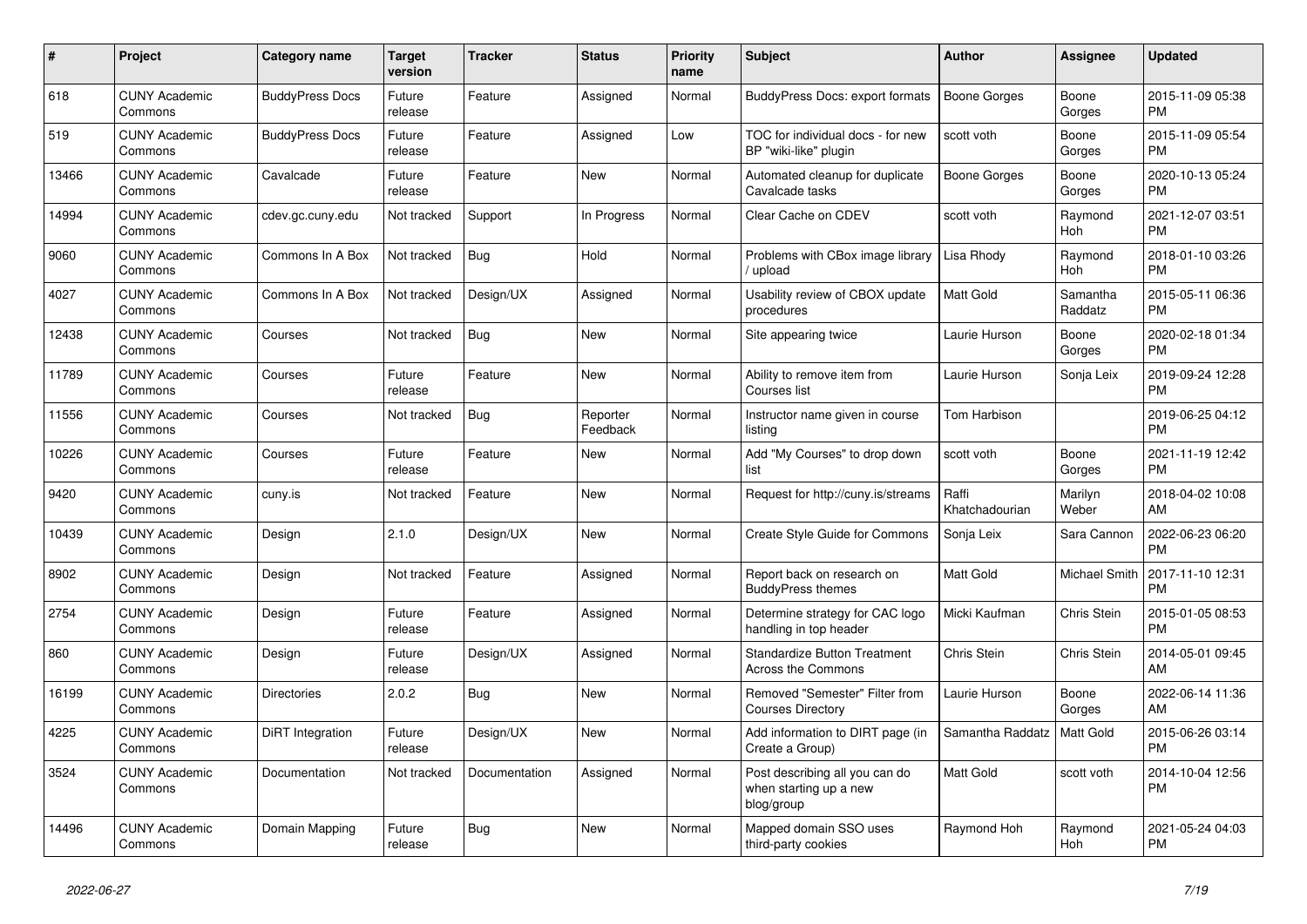| #     | Project                         | <b>Category name</b>       | <b>Target</b><br>version | <b>Tracker</b> | <b>Status</b>        | <b>Priority</b><br>name | <b>Subject</b>                                                                      | <b>Author</b>           | <b>Assignee</b> | <b>Updated</b>                |
|-------|---------------------------------|----------------------------|--------------------------|----------------|----------------------|-------------------------|-------------------------------------------------------------------------------------|-------------------------|-----------------|-------------------------------|
| 11493 | <b>CUNY Academic</b><br>Commons | Domain Mapping             | Not tracked              | Support        | Reporter<br>Feedback | Normal                  | Domain Mapping Request - Talia<br>Schaffer                                          | scott voth              | Matt Gold       | 2019-08-06 08:39<br>AM        |
| 10982 | <b>CUNY Academic</b><br>Commons | Domain Mapping             | Not tracked              | Support        | Reporter<br>Feedback | Normal                  | <b>CNAME</b> question                                                               | scott voth              |                 | 2019-01-22 04:29<br><b>PM</b> |
| 1167  | <b>CUNY Academic</b><br>Commons | <b>Email Invitations</b>   | Future<br>release        | Feature        | <b>New</b>           | Low                     | Allow email invitations to be<br>resent                                             | Boone Gorges            | Boone<br>Gorges | 2015-11-12 12:53<br>AM        |
| 1166  | <b>CUNY Academic</b><br>Commons | <b>Email Invitations</b>   | Future<br>release        | Feature        | New                  | Low                     | Better organizational tools for<br>Sent Invites                                     | Boone Gorges            | Boone<br>Gorges | 2015-11-09 06:02<br><b>PM</b> |
| 1165  | <b>CUNY Academic</b><br>Commons | <b>Email Invitations</b>   | Future<br>release        | Feature        | Assigned             | Low                     | Allow saved lists of invitees under<br>Send Invites                                 | <b>Boone Gorges</b>     | Boone<br>Gorges | 2015-11-09 06:03<br><b>PM</b> |
| 15604 | <b>CUNY Academic</b><br>Commons | <b>Email Notifications</b> | Future<br>release        | Feature        | Assigned             | Normal                  | <b>Restructure Commons Group</b><br><b>Digest Email Messages</b>                    | Matt Gold               | Boone<br>Gorges | 2022-05-26 10:45<br>AM        |
| 12042 | <b>CUNY Academic</b><br>Commons | <b>Email Notifications</b> | Future<br>release        | Feature        | <b>New</b>           | Normal                  | Improved error logging for BPGES   Boone Gorges<br>send queue                       |                         | Boone<br>Gorges | 2021-11-19 12:25<br><b>PM</b> |
| 11971 | <b>CUNY Academic</b><br>Commons | <b>Email Notifications</b> | Future<br>release        | <b>Bug</b>     | Reporter<br>Feedback | Low                     | Pictures obscured in emailed post<br>notifications                                  | Marilyn Weber           | Raymond<br>Hoh  | 2019-11-21 01:14<br><b>PM</b> |
| 9979  | <b>CUNY Academic</b><br>Commons | <b>Email Notifications</b> | Not tracked              | Bug            | Reporter<br>Feedback | Normal                  | Reports of slow email activation<br>emails                                          | <b>Matt Gold</b>        | Boone<br>Gorges | 2018-08-29 09:40<br><b>PM</b> |
| 5992  | <b>CUNY Academic</b><br>Commons | <b>Email Notifications</b> | Future<br>release        | Feature        | New                  | Normal                  | Changing the From line of<br>autogenerated blog emails                              | Marilyn Weber           |                 | 2018-09-27 05:19<br><b>PM</b> |
| 333   | <b>CUNY Academic</b><br>Commons | <b>Email Notifications</b> | Future<br>release        | Feature        | Assigned             | Low                     | Delay Forum Notification Email<br>Delivery Until After Editing Period<br>Ends       | <b>Matt Gold</b>        | Raymond<br>Hoh  | 2015-11-09 06:01<br><b>PM</b> |
| 11531 | <b>CUNY Academic</b><br>Commons | Events                     | Future<br>release        | Feature        | <b>New</b>           | Normal                  | Main Events calendar should<br>include non-public events that<br>user has access to | scott voth              | Boone<br>Gorges | 2019-06-11 10:00<br>AM        |
| 11077 | <b>CUNY Academic</b><br>Commons | Events                     | Not tracked              | Feature        | Reporter<br>Feedback | Normal                  | Show event category description<br>in event list view                               | Raffi<br>Khatchadourian |                 | 2019-02-12 10:38<br><b>PM</b> |
| 6749  | <b>CUNY Academic</b><br>Commons | Events                     | Future<br>release        | <b>Bug</b>     | <b>New</b>           | Low                     | BPEO iCal request can trigger<br>very large number of DB queries                    | <b>Boone Gorges</b>     | Raymond<br>Hoh  | 2016-11-15 10:09<br><b>PM</b> |
| 5696  | <b>CUNY Academic</b><br>Commons | Events                     | Future<br>release        | Feature        | Assigned             | Normal                  | Events Calendar - display options<br>calendar aggregation                           | <b>Matt Gold</b>        | Boone<br>Gorges | 2016-10-13 11:44<br>AM        |
| 5016  | <b>CUNY Academic</b><br>Commons | Events                     | Future<br>release        | Feature        | Assigned             | Low                     | Allow comments to be posted on<br>events                                            | <b>Matt Gold</b>        | Raymond<br>Hoh  | 2019-03-01 02:23<br><b>PM</b> |
| 4903  | <b>CUNY Academic</b><br>Commons | Events                     | Future<br>release        | Design/UX      | Assigned             | Normal                  | Improving visual appearance of<br>event calendars                                   | Matt Gold               | Boone<br>Gorges | 2016-10-13 11:51<br>AM        |
| 4592  | CUNY Academic<br>Commons        | Events                     | Future<br>release        | Design/UX      | <b>New</b>           | Normal                  | Event Creation - Venue Dropdown<br>Slow                                             | Samantha Raddatz        | Boone<br>Gorges | 2015-09-14 04:56<br><b>PM</b> |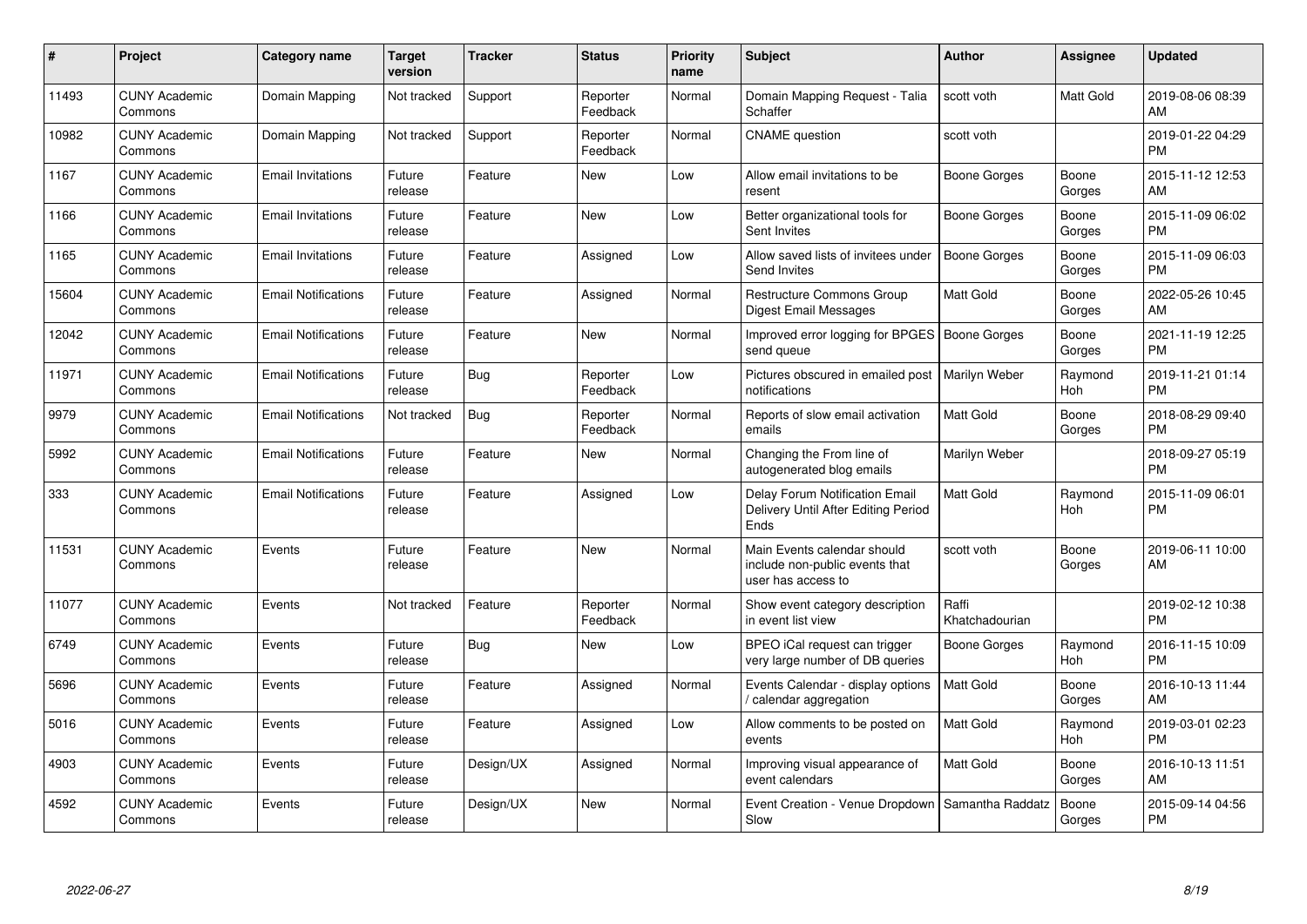| #     | <b>Project</b>                  | <b>Category name</b> | <b>Target</b><br>version | <b>Tracker</b> | <b>Status</b>        | Priority<br>name | Subject                                                                           | <b>Author</b>       | Assignee            | <b>Updated</b>                |
|-------|---------------------------------|----------------------|--------------------------|----------------|----------------------|------------------|-----------------------------------------------------------------------------------|---------------------|---------------------|-------------------------------|
| 4481  | <b>CUNY Academic</b><br>Commons | Events               | Future<br>release        | Feature        | <b>New</b>           | Normal           | Group admins/mods should have<br>the ability to unlink an event from<br>the group | <b>Boone Gorges</b> | Boone<br>Gorges     | 2017-04-24 03:53<br><b>PM</b> |
| 4438  | <b>CUNY Academic</b><br>Commons | Events               | Future<br>release        | Bug            | Assigned             | Normal           | Events Calendar - Export<br><b>Recurring Events</b>                               | scott voth          | Daniel Jones        | 2016-05-23 04:25<br>РM        |
| 4238  | <b>CUNY Academic</b><br>Commons | Events               | Future<br>release        | Feature        | Assigned             | Normal           | Copy Events to Other Groups?                                                      | Matt Gold           | Boone<br>Gorges     | 2015-07-02 10:08<br>AM        |
| 4053  | <b>CUNY Academic</b><br>Commons | Events               | Future<br>release        | Feature        | Assigned             | Normal           | Create new tab for past events                                                    | Matt Gold           | Boone<br>Gorges     | 2015-05-12 02:10<br>PМ        |
| 3475  | <b>CUNY Academic</b><br>Commons | Events               | Future<br>release        | Feature        | Assigned             | Normal           | Request to add plugin to<br>streamline room<br>booking/appointment booking        | Naomi Barrettara    | Boone<br>Gorges     | 2014-12-01 05:14<br><b>PM</b> |
| 8756  | <b>CUNY Academic</b><br>Commons | Group Blogs          | Future<br>release        | Feature        | Hold                 | Normal           | Connect multiple blogs to one<br>group?                                           | Matt Gold           | Boone<br>Gorges     | 2017-09-30 10:42<br>AM        |
| 5317  | <b>CUNY Academic</b><br>Commons | Group Blogs          | Not tracked              | <b>Bug</b>     | Reporter<br>Feedback | Normal           | Notifications of New Post Didn't<br>Come                                          | Luke Waltzer        | Samantha<br>Raddatz | 2016-03-21 10:41<br><b>PM</b> |
| 3580  | <b>CUNY Academic</b><br>Commons | Group Blogs          | Future<br>release        | Feature        | New                  | Normal           | Multiple blogs per group                                                          | Boone Gorges        | Boone<br>Gorges     | 2018-02-20 02:02<br><b>PM</b> |
| 653   | <b>CUNY Academic</b><br>Commons | Group Blogs          | Future<br>release        | Feature        | Assigned             | Normal           | Redesign Integration of Groups<br>and Blogs                                       | Matt Gold           | Samantha<br>Raddatz | 2015-11-09 05:40<br>PМ        |
| 12091 | <b>CUNY Academic</b><br>Commons | <b>Group Files</b>   | Future<br>release        | Feature        | New                  | Normal           | Improved pre-upload file<br>validation for bp-group-documents                     | Boone Gorges        | Boone<br>Gorges     | 2019-11-14 01:21<br><b>PM</b> |
| 11834 | <b>CUNY Academic</b><br>Commons | <b>Group Files</b>   | Future<br>release        | Feature        | <b>New</b>           | Normal           | Improved tools for managing<br>group file folders                                 | Boone Gorges        | Sonja Leix          | 2019-09-06 03:55<br><b>PM</b> |
| 3354  | <b>CUNY Academic</b><br>Commons | <b>Group Files</b>   | Future<br>release        | Feature        | Assigned             | Low              | Allow Group Download of Multiple<br><b>Selected Files</b>                         | Matt Gold           | Chris Stein         | 2014-08-01 08:50<br>AM        |
| 3080  | <b>CUNY Academic</b><br>Commons | <b>Group Files</b>   | Future<br>release        | Feature        | Assigned             | Low              | Create a system to keep track of<br>file changes                                  | Matt Gold           | Boone<br>Gorges     | 2014-02-26 10:04<br><b>PM</b> |
| 1192  | <b>CUNY Academic</b><br>Commons | <b>Group Files</b>   | Future<br>release        | Feature        | Assigned             | Low              | When posting group files, allow<br>users to add a category without<br>saving      | Matt Gold           | Raymond<br>Hoh      | 2015-11-09 05:53<br><b>PM</b> |
| 13457 | <b>CUNY Academic</b><br>Commons | Group Forums         | 2.0.2                    | Bug            | New                  | High             | Forum post not sending<br>notifications                                           | Filipa Calado       | Raymond<br>Hoh      | 2022-06-14 11:36<br>AM        |
| 13358 | <b>CUNY Academic</b><br>Commons | Group Forums         | Future<br>release        | Feature        | <b>New</b>           | Normal           | Improved UI for group forum<br>threading settings                                 | Boone Gorges        | Raymond<br>Hoh      | 2021-11-19 12:27<br><b>PM</b> |
| 13328 | <b>CUNY Academic</b><br>Commons | Group Forums         | Not tracked              | <b>Bug</b>     | Reporter<br>Feedback | Normal           | cross-posting in two related<br>groups                                            | Marilyn Weber       | Raymond<br>Hoh      | 2020-09-15 10:39<br><b>PM</b> |
| 13199 | <b>CUNY Academic</b><br>Commons | Group Forums         | Future<br>release        | Feature        | <b>New</b>           | Normal           | Favoring Groups over bbPress<br>plugin                                            | Colin McDonald      | Colin<br>McDonald   | 2021-11-19 12:28<br>PM        |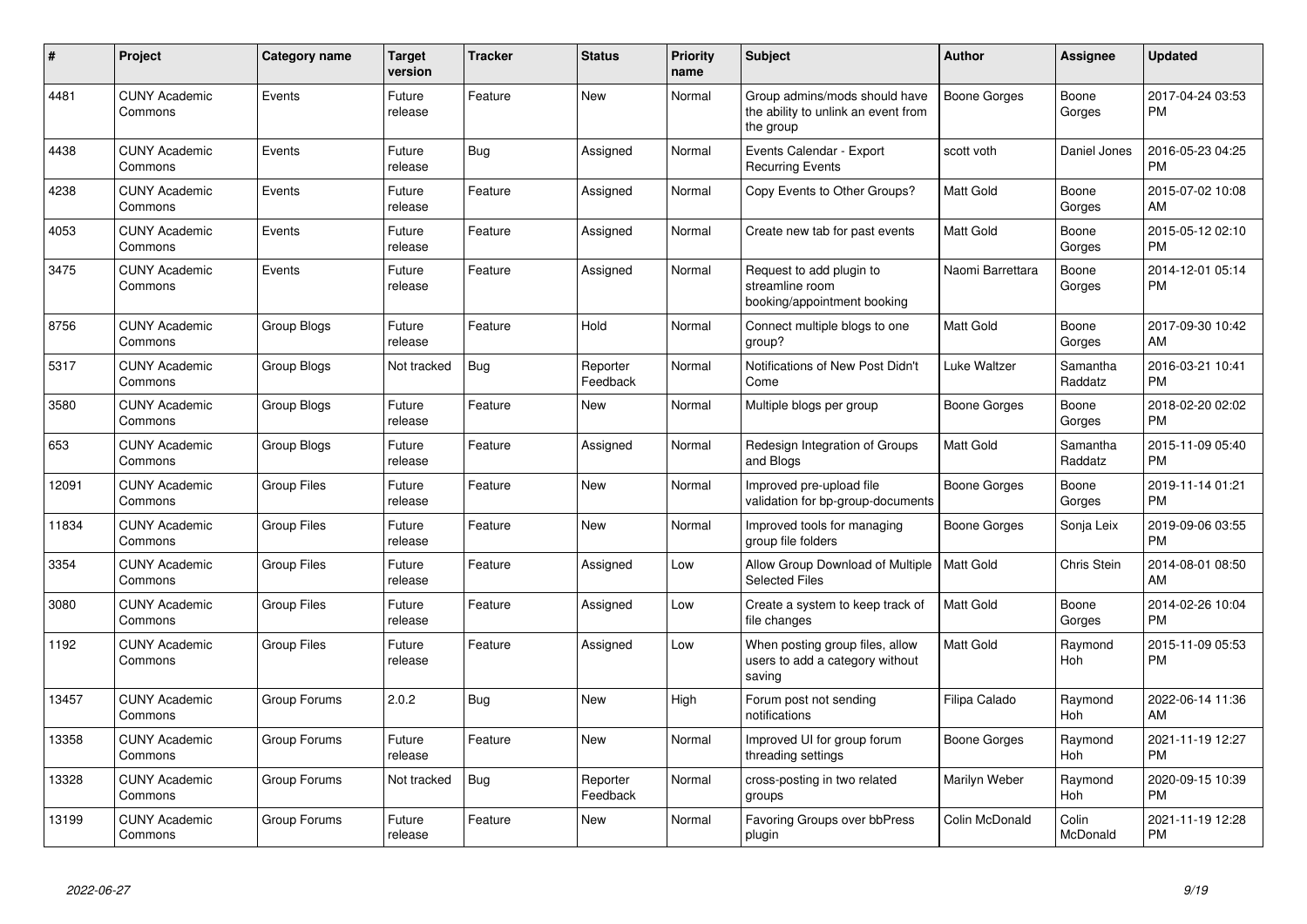| #     | Project                         | <b>Category name</b> | <b>Target</b><br>version | <b>Tracker</b> | <b>Status</b>        | <b>Priority</b><br>name | Subject                                                                                       | Author              | Assignee            | <b>Updated</b>                |
|-------|---------------------------------|----------------------|--------------------------|----------------|----------------------|-------------------------|-----------------------------------------------------------------------------------------------|---------------------|---------------------|-------------------------------|
| 10659 | <b>CUNY Academic</b><br>Commons | Group Forums         | Future<br>release        | Feature        | Assigned             | Normal                  | Post to multiple groups via email                                                             | <b>Matt Gold</b>    | Raymond<br>Hoh      | 2018-11-15 12:54<br>AM        |
| 9835  | <b>CUNY Academic</b><br>Commons | Group Forums         | Future<br>release        | <b>Bug</b>     | Assigned             | Normal                  | add a "like" function?                                                                        | Marilyn Weber       | <b>Erik Trainer</b> | 2018-06-05 01:49<br><b>PM</b> |
| 7928  | CUNY Academic<br>Commons        | Group Forums         | Not tracked              | <b>Bug</b>     | New                  | Normal                  | Duplicate Forum post                                                                          | Luke Waltzer        | Raymond<br>Hoh      | 2017-04-11 09:27<br><b>PM</b> |
| 6392  | <b>CUNY Academic</b><br>Commons | Group Forums         | Future<br>release        | Design/UX      | Assigned             | Low                     | Composition/Preview Panes in<br>Forum Posts                                                   | Luke Waltzer        | Paige Dupont        | 2016-10-21 04:26<br><b>PM</b> |
| 5268  | <b>CUNY Academic</b><br>Commons | Group Forums         | Future<br>release        | <b>Bug</b>     | Assigned             | Normal                  | Long-time to post to multiple<br>groups                                                       | Luke Waltzer        | Daniel Jones        | 2016-09-07 06:31<br><b>PM</b> |
| 4221  | <b>CUNY Academic</b><br>Commons | Group Forums         | Future<br>release        | Design/UX      | Assigned             | Normal                  | Add 'Number of Posts' display<br>option to Forum page                                         | Samantha Raddatz    | Samantha<br>Raddatz | 2015-06-26 02:21<br><b>PM</b> |
| 3193  | <b>CUNY Academic</b><br>Commons | Group Forums         | Future<br>release        | Feature        | Assigned             | Normal                  | bbPress 2.x dynamic roles and<br><b>RBE</b>                                                   | <b>Boone Gorges</b> | Boone<br>Gorges     | 2014-09-30 01:30<br><b>PM</b> |
| 3192  | <b>CUNY Academic</b><br>Commons | Group Forums         | Future<br>release        | Feature        | Assigned             | Normal                  | Customizable forum views for<br>bbPress 2.x group forums                                      | <b>Boone Gorges</b> | Raymond<br>Hoh      | 2015-11-09 12:47<br><b>PM</b> |
| 3059  | <b>CUNY Academic</b><br>Commons | Group Forums         | Future<br>release        | Design/UX      | New                  | Normal                  | Forum Post Permissable Content<br><b>Explanatory Text</b>                                     | Chris Stein         | Chris Stein         | 2015-04-02 11:27<br>AM        |
| 585   | <b>CUNY Academic</b><br>Commons | Group Forums         | Future<br>release        | Feature        | Assigned             | Normal                  | Merge Forum Topics                                                                            | Sarah Morgano       | Boone<br>Gorges     | 2011-07-06 04:11<br><b>PM</b> |
| 3419  | <b>CUNY Academic</b><br>Commons | Group Invitations    | 1.6.14                   | Bug            | Testing<br>Required  | Normal                  | Neatening the display of<br>messages on group requests                                        | <b>Matt Gold</b>    | Boone<br>Gorges     | 2014-09-01 09:29<br><b>PM</b> |
| 3308  | <b>CUNY Academic</b><br>Commons | Group Invitations    | Future<br>release        | Feature        | Assigned             | Normal                  | Allow members to rescind group<br>invitations                                                 | <b>Matt Gold</b>    | Boone<br>Gorges     | 2015-04-01 08:53<br><b>PM</b> |
| 2610  | <b>CUNY Academic</b><br>Commons | Group Invitations    | Future<br>release        | Feature        | Assigned             | Low                     | Request: Custom invitation<br>message to group invites                                        | local admin         | Boone<br>Gorges     | 2015-11-09 06:13<br><b>PM</b> |
| 1456  | <b>CUNY Academic</b><br>Commons | Group Invitations    | Future<br>release        | Feature        | Reporter<br>Feedback | Low                     | Invite to Group Button from Profile   Matt Gold<br>Field                                      |                     | Samantha<br>Raddatz | 2015-11-09 05:59<br><b>PM</b> |
| 14309 | <b>CUNY Academic</b><br>Commons | Group Library        | Future<br>release        | Feature        | New                  | Normal                  | Better handling of<br>bp_group_document file<br>download attempts when file is<br>not present | <b>Boone Gorges</b> | Boone<br>Gorges     | 2021-11-19 12:28<br><b>PM</b> |
| 13650 | CUNY Academic<br>Commons        | Group Library        | Future<br>release        | Feature        | New                  | Normal                  | Forum Attachments in Group<br>Library                                                         | Laurie Hurson       |                     | 2021-11-19 12:30<br>PM        |
| 13370 | <b>CUNY Academic</b><br>Commons | Group Library        | Future<br>release        | Feature        | New                  | Normal                  | Library bulk deletion and folder<br>editing                                                   | Colin McDonald      | Boone<br>Gorges     | 2020-10-13 10:41<br>AM        |
| 12446 | <b>CUNY Academic</b><br>Commons | Groups (misc)        | Future<br>release        | Feature        | Reporter<br>Feedback | Normal                  | Toggle default site to group forum<br>posting                                                 | Laurie Hurson       | Laurie Hurson       | 2020-03-10 11:57<br>AM        |
| 9015  | <b>CUNY Academic</b><br>Commons | Groups (misc)        | Not tracked              | Outreach       | Assigned             | Normal                  | Email group admins the email<br>addresses of their groups                                     | Matt Gold           | Matt Gold           | 2018-01-02 09:54<br>AM        |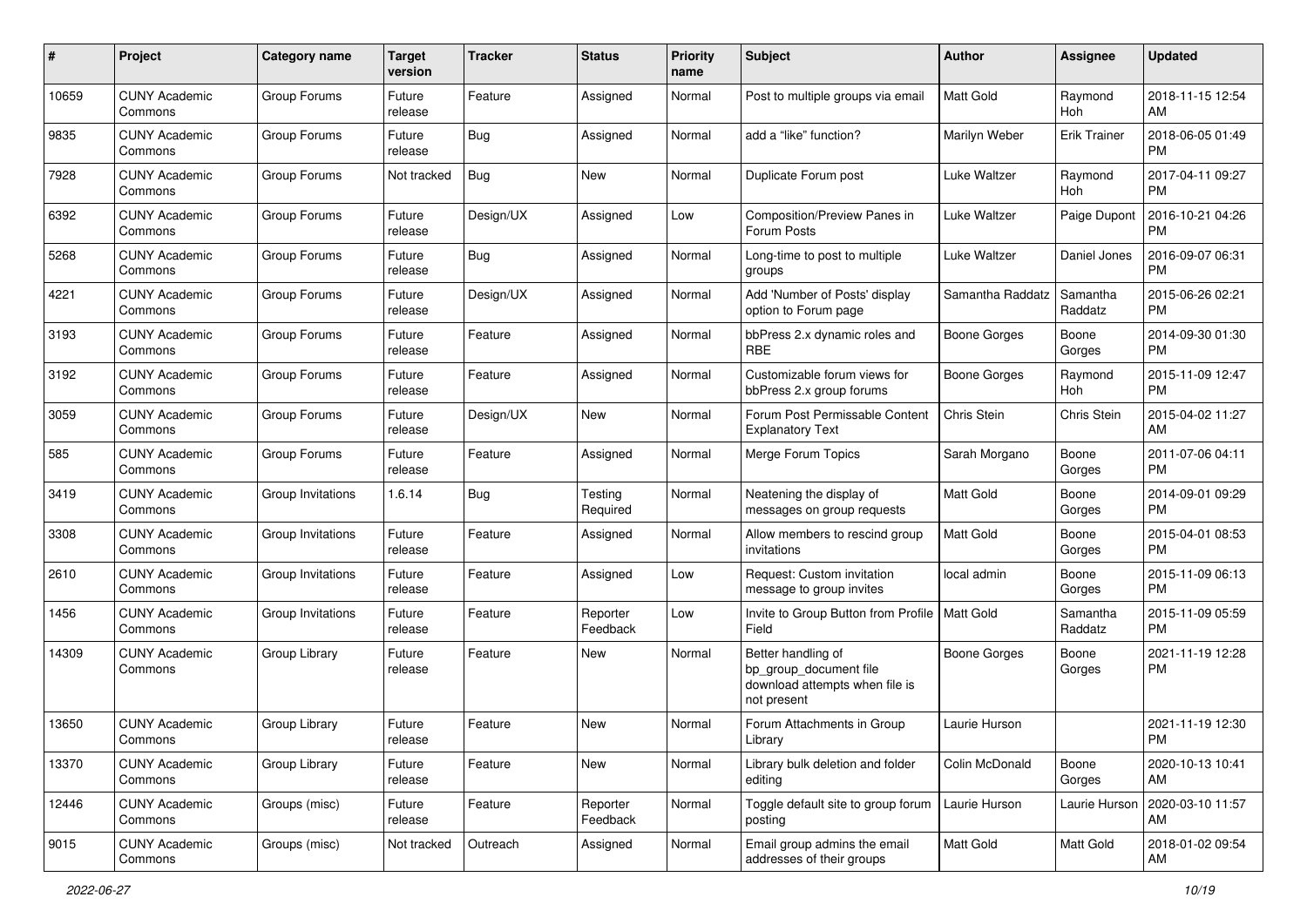| #     | Project                         | <b>Category name</b>           | <b>Target</b><br>version | <b>Tracker</b> | <b>Status</b>                       | <b>Priority</b><br>name | <b>Subject</b>                                                              | Author              | Assignee              | <b>Updated</b>                |
|-------|---------------------------------|--------------------------------|--------------------------|----------------|-------------------------------------|-------------------------|-----------------------------------------------------------------------------|---------------------|-----------------------|-------------------------------|
| 7115  | <b>CUNY Academic</b><br>Commons | Groups (misc)                  | Future<br>release        | Feature        | Reporter<br>Feedback                | Normal                  | make licensing info clear during<br>group creation                          | <b>Matt Gold</b>    | Raymond<br>Hoh        | 2020-12-08 11:32<br>AM        |
| 3458  | <b>CUNY Academic</b><br>Commons | Groups (misc)                  | Future<br>release        | Feature        | Assigned                            | Normal                  | Filter Members of Group by<br>Campus                                        | Michael Smith       | Samantha<br>Raddatz   | 2014-09-26 08:32<br><b>PM</b> |
| 1544  | <b>CUNY Academic</b><br>Commons | Groups (misc)                  | Future<br>release        | Feature        | Reporter<br>Feedback                | Normal                  | Group Filtering and Sorting                                                 | <b>Matt Gold</b>    | Chris Stein           | 2019-03-01 02:25<br><b>PM</b> |
| 481   | <b>CUNY Academic</b><br>Commons | Groups (misc)                  | Future<br>release        | Feature        | Assigned                            | Normal                  | ability to archive inactive groups<br>and blogs                             | Michael Mandiberg   | Samantha<br>Raddatz   | 2015-11-09 05:56<br><b>PM</b> |
| 12392 | <b>CUNY Academic</b><br>Commons | Help/Codex                     | Not tracked              | Documentation  | <b>New</b>                          | Normal                  | <b>Updates to Common Commons</b><br>Questions on Help Page                  | scott voth          | Margaret<br>Galvan    | 2020-02-11 10:53<br>AM        |
| 11883 | <b>CUNY Academic</b><br>Commons | Help/Codex                     | Not tracked              | Support        | <b>New</b>                          | Normal                  | Need Embedding Help Page<br>Update (Tableau)                                | Anthony Wheeler     | scott voth            | 2019-09-24 08:49<br>AM        |
| 16296 | <b>CUNY Academic</b><br>Commons | Home Page                      | 2.0.2                    | Bug            | Staged for<br>Production<br>Release | Normal                  | "Visit Profile" link on Member<br>Directory page doesn't work<br>properly   | Raymond Hoh         | Raymond<br><b>Hoh</b> | 2022-06-24 07:54<br><b>PM</b> |
| 6995  | <b>CUNY Academic</b><br>Commons | Home Page                      | Not tracked              | Bug            | Assigned                            | Normal                  | member filter on homepage not<br>workina                                    | Matt Gold           | Raymond<br>Hoh        | 2016-12-11 09:46<br><b>PM</b> |
| 4980  | <b>CUNY Academic</b><br>Commons | Home Page                      | Future<br>release        | Feature        | Assigned                            | Normal                  | CAC Featured Content -- Adding<br>Randomization                             | <b>Matt Gold</b>    | Boone<br>Gorges       | 2016-12-12 03:01<br><b>PM</b> |
| 1983  | <b>CUNY Academic</b><br>Commons | Home Page                      | Future<br>release        | Feature        | Assigned                            | Low                     | Media Library integration with<br>Featured Content plugin                   | <b>Boone Gorges</b> | Dominic<br>Giglio     | 2014-03-17 10:34<br>AM        |
| 1888  | <b>CUNY Academic</b><br>Commons | Home Page                      | Future<br>release        | Feature        | Assigned                            | Normal                  | Refactor BP MPO Activity Filter to<br>support proper pagination             | Sarah Morgano       | Boone<br>Gorges       | 2014-05-01 07:11<br><b>PM</b> |
| 10580 | <b>CUNY Academic</b><br>Commons | Information<br>Architecture    | Future<br>release        | Design/UX      | <b>New</b>                          | Normal                  | Primary nav item review                                                     | Boone Gorges        | Sara Cannon           | 2021-11-19 12:37<br><b>PM</b> |
| 15194 | <b>CUNY Academic</b><br>Commons | Internal Tools and<br>Workflow | 2.1.0                    | Feature        | <b>New</b>                          | Normal                  | PHPCS sniff for un-restored<br>switch_to_blog() calls                       | Boone Gorges        | Jeremy Felt           | 2022-05-26 10:45<br>AM        |
| 13891 | <b>CUNY Academic</b><br>Commons | Internal Tools and<br>Workflow | 2.1.0                    | Feature        | <b>New</b>                          | Normal                  | Migrate automated linting to<br>GitHub Actions                              | Boone Gorges        | Jeremy Felt           | 2022-05-26 10:45<br>AM        |
| 3230  | <b>CUNY Academic</b><br>Commons | Internal Tools and<br>Workflow | Not tracked              | Feature        | Assigned                            | High                    | Scripts for quicker<br>provisioning/updating of<br>development environments | <b>Boone Gorges</b> | Boone<br>Gorges       | 2016-01-26 04:54<br><b>PM</b> |
| 12382 | <b>CUNY Academic</b><br>Commons | Membership                     | Not tracked              | Support        | <b>New</b>                          | Normal                  | Email request change                                                        | Marilyn Weber       | Marilyn<br>Weber      | 2020-02-06 12:56<br>PM        |
| 5234  | <b>CUNY Academic</b><br>Commons | Membership                     | Future<br>release        | Feature        | Assigned                            | Normal                  | Write Unconfirmed patch for WP                                              | <b>Boone Gorges</b> | Boone<br>Gorges       | 2016-10-24 11:18<br>AM        |
| 4535  | <b>CUNY Academic</b><br>Commons | My Commons                     | Future<br>release        | Bug            | New                                 | Low                     | My Commons filter issue                                                     | scott voth          | Raymond<br>Hoh        | 2015-09-01 11:17<br>AM        |
| 3577  | <b>CUNY Academic</b><br>Commons | My Commons                     | Future<br>release        | Design/UX      | Assigned                            | Normal                  | Replies to items in My Commons                                              | Matt Gold           | Raymond<br>Hoh        | 2015-04-09 05:19<br>PM        |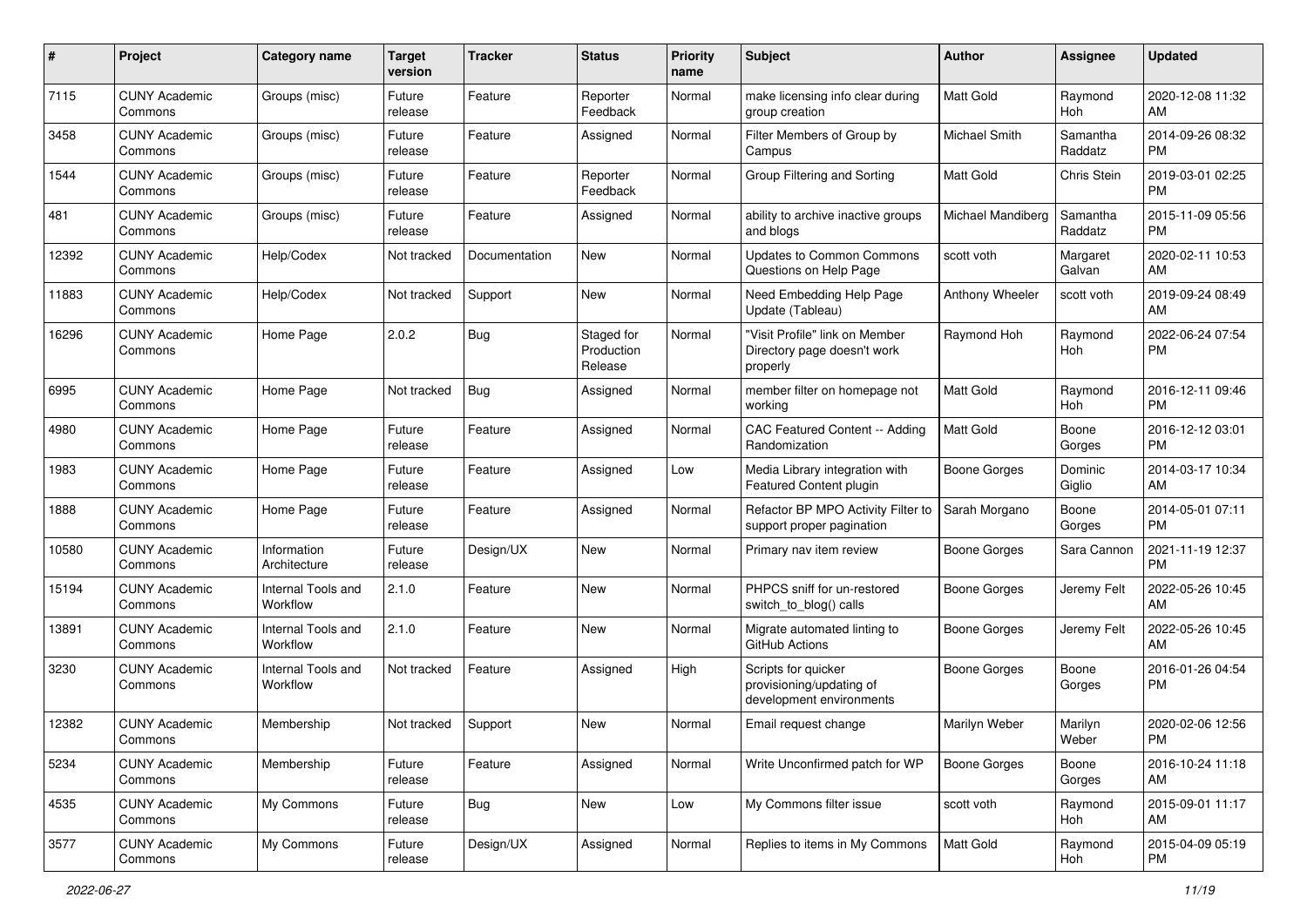| $\pmb{\#}$ | <b>Project</b>                  | Category name           | <b>Target</b><br>version | <b>Tracker</b> | <b>Status</b>        | <b>Priority</b><br>name | <b>Subject</b>                                                                             | <b>Author</b>           | <b>Assignee</b>       | <b>Updated</b>                |
|------------|---------------------------------|-------------------------|--------------------------|----------------|----------------------|-------------------------|--------------------------------------------------------------------------------------------|-------------------------|-----------------------|-------------------------------|
| 3565       | <b>CUNY Academic</b><br>Commons | My Commons              | Not tracked              | Documentation  | <b>New</b>           | Normal                  | Load Newest inconsistencies                                                                | <b>Chris Stein</b>      | scott voth            | 2015-11-09 01:16<br><b>PM</b> |
| 3536       | <b>CUNY Academic</b><br>Commons | My Commons              | Future<br>release        | Feature        | Assigned             | Normal                  | Infinite Scroll on My Commons<br>page                                                      | <b>Matt Gold</b>        | Raymond<br>Hoh        | 2015-04-13 04:42<br><b>PM</b> |
| 3517       | <b>CUNY Academic</b><br>Commons | My Commons              | Future<br>release        | Feature        | Assigned             | Normal                  | Mute/Unmute My Commons<br>updates                                                          | Matt Gold               | Raymond<br><b>Hoh</b> | 2015-11-09 01:19<br><b>PM</b> |
| 3330       | <b>CUNY Academic</b><br>Commons | My Commons              | Future<br>release        | Feature        | Assigned             | Normal                  | 'Commons Information" tool                                                                 | Boone Gorges            | Chris Stein           | 2014-09-22 08:46<br><b>PM</b> |
| 9895       | <b>CUNY Academic</b><br>Commons | Onboarding              | Future<br>release        | Feature        | Assigned             | Normal                  | Add "Accept Invitation"<br>link/button/function to Group<br>and/or Site invitation emails? | Luke Waltzer            | Boone<br>Gorges       | 2018-06-07 12:42<br><b>PM</b> |
| 9028       | <b>CUNY Academic</b><br>Commons | Onboarding              | Future<br>release        | Feature        | Assigned             | Normal                  | suggest groups to new members<br>during the registration process                           | <b>Matt Gold</b>        | Chris Stein           | 2018-10-24 12:34<br><b>PM</b> |
| 8440       | <b>CUNY Academic</b><br>Commons | Onboarding              | Not tracked              | <b>Bug</b>     | <b>New</b>           | Normal                  | Create Test Email Accounts for<br><b>Onboarding Project</b>                                | Stephen Real            | <b>Stephen Real</b>   | 2017-08-01 09:49<br><b>PM</b> |
| 5955       | <b>CUNY Academic</b><br>Commons | Outreach                | Future<br>release        | Feature        | Assigned             | Normal                  | Create auto-newsletter for<br>commons members                                              | Matt Gold               | Luke Waltzer          | 2016-08-30 10:34<br>AM        |
| 15242      | <b>CUNY Academic</b><br>Commons | Performance             | Not tracked              | <b>Bug</b>     | Reporter<br>Feedback | Normal                  | Slugist site                                                                               | Raffi<br>Khatchadourian | Boone<br>Gorges       | 2022-02-07 11:14<br>AM        |
| 14908      | <b>CUNY Academic</b><br>Commons | Performance             |                          | <b>Bug</b>     | <b>New</b>           | Normal                  | Stale object cache on cdev                                                                 | Raymond Hoh             | Boone<br>Gorges       | 2021-12-07 09:45<br>AM        |
| 10794      | <b>CUNY Academic</b><br>Commons | Performance             | Not tracked              | Bug            | <b>New</b>           | Normal                  | Memcached connection<br>occasionally breaks                                                | <b>Boone Gorges</b>     | Boone<br>Gorges       | 2018-12-06 03:30<br><b>PM</b> |
| 14787      | <b>CUNY Academic</b><br>Commons | <b>Plugin Packages</b>  | Future<br>release        | Feature        | <b>New</b>           | Normal                  | Creating a "Design" plugin<br>package                                                      | Laurie Hurson           | scott voth            | 2022-04-27 04:56<br><b>PM</b> |
| 14184      | <b>CUNY Academic</b><br>Commons | <b>Public Portfolio</b> | Future<br>release        | Feature        | <b>New</b>           | Normal                  | Centralized mechanism for storing<br>Campus affiliations                                   | <b>Boone Gorges</b>     | Boone<br>Gorges       | 2022-01-04 11:35<br>AM        |
| 11496      | <b>CUNY Academic</b><br>Commons | <b>Public Portfolio</b> | 1.15.2                   | Support        | <b>New</b>           | Normal                  | Replace Twitter Icon on Member<br>Portfolio page                                           | scott voth              | Boone<br>Gorges       | 2019-06-06 01:03<br><b>PM</b> |
| 10354      | <b>CUNY Academic</b><br>Commons | <b>Public Portfolio</b> | Future<br>release        | Feature        | <b>New</b>           | Normal                  | Opt out of Having a Profile Page                                                           | scott voth              | Chris Stein           | 2020-05-12 10:43<br>AM        |
| 5827       | <b>CUNY Academic</b><br>Commons | <b>Public Portfolio</b> | Future<br>release        | <b>Bug</b>     | Assigned             | Normal                  | Academic Interests square<br>bracket links not working                                     | scott voth              | Chris Stein           | 2016-08-11 11:59<br><b>PM</b> |
| 4622       | <b>CUNY Academic</b><br>Commons | <b>Public Portfolio</b> | Future<br>release        | Design/UX      | <b>New</b>           | Normal                  | <b>Profile Visibility Settings</b>                                                         | Samantha Raddatz        | Samantha<br>Raddatz   | 2015-09-21 12:18<br><b>PM</b> |
| 4404       | <b>CUNY Academic</b><br>Commons | <b>Public Portfolio</b> | Future<br>release        | Design/UX      | Assigned             | Normal                  | Change color of permissions info<br>on portfolio editing interface                         | Matt Gold               | Samantha<br>Raddatz   | 2015-08-11 05:28<br><b>PM</b> |
| 4253       | <b>CUNY Academic</b><br>Commons | <b>Public Portfolio</b> | Future<br>release        | Design/UX      | <b>New</b>           | Normal                  | Encourage users to add portfolio<br>content                                                | Samantha Raddatz        | Samantha<br>Raddatz   | 2015-07-07 11:32<br>AM        |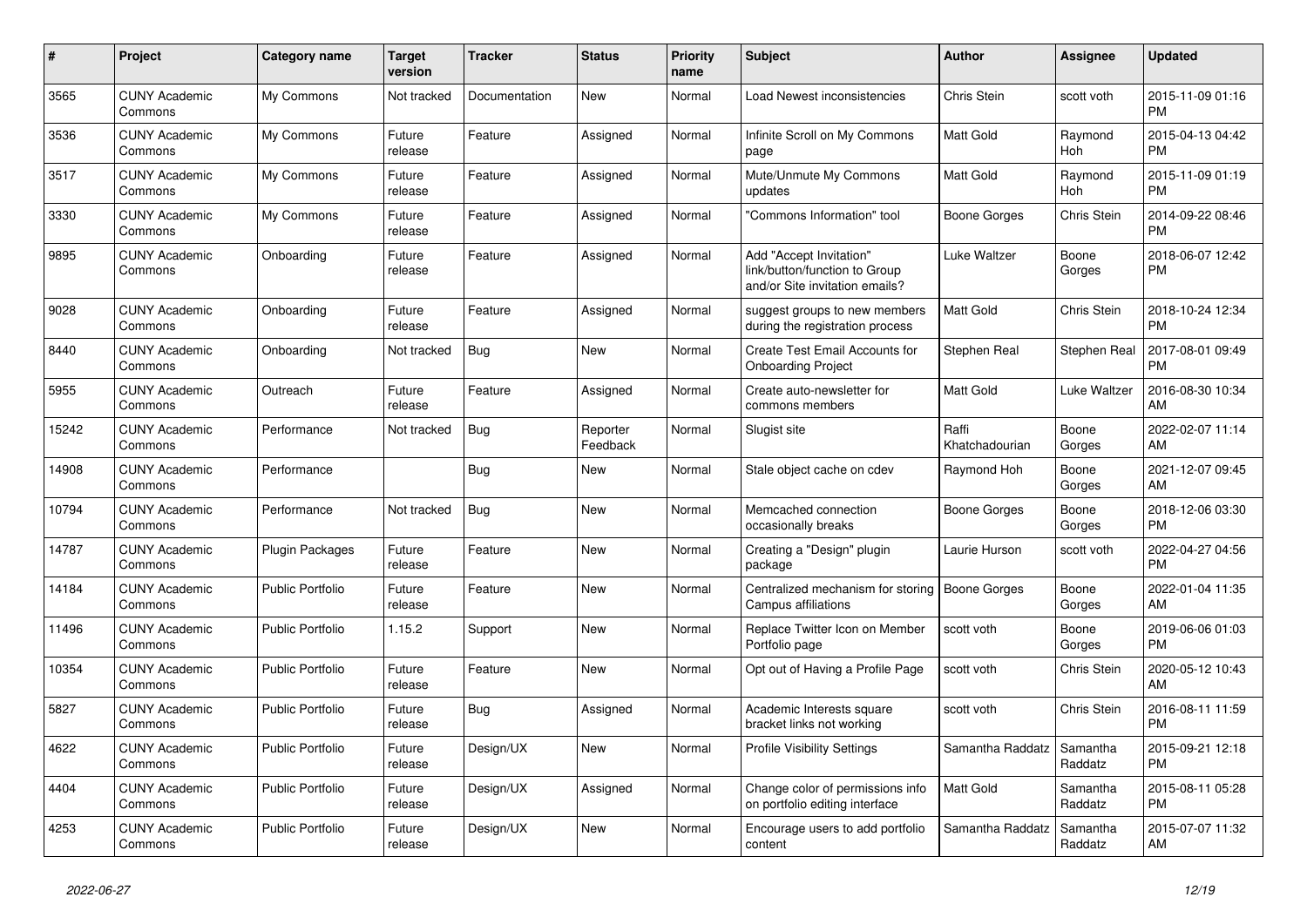| #     | <b>Project</b>                  | <b>Category name</b>    | <b>Target</b><br>version | Tracker   | <b>Status</b>        | Priority<br>name | <b>Subject</b>                                                                 | <b>Author</b>       | Assignee         | <b>Updated</b>                |
|-------|---------------------------------|-------------------------|--------------------------|-----------|----------------------|------------------|--------------------------------------------------------------------------------|---------------------|------------------|-------------------------------|
| 3770  | <b>CUNY Academic</b><br>Commons | <b>Public Portfolio</b> | Future<br>release        | Feature   | Assigned             | Normal           | Improve Layout/Formatting of<br>Positions Area on Public<br><b>Portfolios</b>  | <b>Matt Gold</b>    | Chris Stein      | 2015-04-01 09:17<br><b>PM</b> |
| 3768  | <b>CUNY Academic</b><br>Commons | <b>Public Portfolio</b> | Future<br>release        | Feature   | Assigned             | Normal           | Institutions/Past positions on<br>public portfolios                            | Matt Gold           | Boone<br>Gorges  | 2018-04-23 10:44<br>AM        |
| 3220  | <b>CUNY Academic</b><br>Commons | <b>Public Portfolio</b> | Future<br>release        | Feature   | Assigned             | Normal           | Add indent/outdent option to<br>Formatting Buttons on Profile<br>Page          | Matt Gold           | Boone<br>Gorges  | 2014-05-21 10:39<br><b>PM</b> |
| 3048  | <b>CUNY Academic</b><br>Commons | <b>Public Portfolio</b> | Future<br>release        | Feature   | <b>New</b>           | Low              | Images for rich text profile fields                                            | Boone Gorges        | Boone<br>Gorges  | 2014-02-19 12:56<br><b>PM</b> |
| 3042  | <b>CUNY Academic</b><br>Commons | <b>Public Portfolio</b> | Future<br>release        | Feature   | Assigned             | Normal           | Browsing member interests                                                      | Matt Gold           | Boone<br>Gorges  | 2015-03-21 09:04<br>PM        |
| 2881  | <b>CUNY Academic</b><br>Commons | <b>Public Portfolio</b> | Future<br>release        | Feature   | Assigned             | Normal           | Redesign the UX for Profiles                                                   | Chris Stein         | Chris Stein      | 2016-10-13 12:45<br>PM        |
| 2832  | <b>CUNY Academic</b><br>Commons | <b>Public Portfolio</b> | Future<br>release        | Feature   | Assigned             | Normal           | Improve interface for (not)<br>auto-linking profile fields                     | Boone Gorges        | Chris Stein      | 2015-01-05 08:52<br>РM        |
| 2753  | <b>CUNY Academic</b><br>Commons | <b>Public Portfolio</b> | Future<br>release        | Feature   | <b>New</b>           | Normal           | Create actual actual tagification in<br>academic interests and other<br>fields | Micki Kaufman       | Boone<br>Gorges  | 2015-01-05 08:52<br>PM        |
| 2013  | <b>CUNY Academic</b><br>Commons | <b>Public Portfolio</b> | Future<br>release        | Feature   | Assigned             | Low              | Have Profile Privacy Options<br>show up only for filled-in fields              | Matt Gold           | Boone<br>Gorges  | 2015-11-09 06:09<br><b>PM</b> |
| 12247 | <b>CUNY Academic</b><br>Commons | Publicity               | Not tracked              | Support   | <b>New</b>           | Normal           | <b>Screenshot of First Commons</b><br>Homepage                                 | scott voth          | scott voth       | 2020-01-14 12:08<br><b>PM</b> |
| 9643  | <b>CUNY Academic</b><br>Commons | Publicity               | Not tracked              | Feature   | <b>New</b>           | Normal           | Create a page on the Commons<br>for logos etc.                                 | Stephen Real        | Stephen Real     | 2018-04-24 10:53<br>AM        |
| 6115  | <b>CUNY Academic</b><br>Commons | Publicity               | Not tracked              | Feature   | Assigned             | Normal           | create digital signage for GC                                                  | Matt Gold           | scott voth       | 2016-10-11 10:09<br><b>PM</b> |
| 6014  | <b>CUNY Academic</b><br>Commons | Publicity               | Future<br>release        | Publicity | Reporter<br>Feedback | Normal           | Google search listing                                                          | Matt Gold           | Boone<br>Gorges  | 2016-09-21 03:48<br><b>PM</b> |
| 3511  | <b>CUNY Academic</b><br>Commons | Publicity               | 1.7                      | Publicity | Assigned             | Normal           | Social media for 1.7                                                           | Micki Kaufman       | Sarah<br>Morgano | 2014-10-14 03:32<br><b>PM</b> |
| 3510  | <b>CUNY Academic</b><br>Commons | Publicity               | 1.7                      | Publicity | Assigned             | Normal           | Post on the News Blog re: 'My<br>Commons'                                      | Micki Kaufman       | Sarah<br>Morgano | 2014-10-15 11:18<br>AM        |
| 3509  | <b>CUNY Academic</b><br>Commons | Publicity               | 1.7                      | Publicity | <b>New</b>           | Normal           | Create 1.7 digital signage imagery                                             | Micki Kaufman       | Marilyn<br>Weber | 2014-10-01 12:40<br><b>PM</b> |
| 3506  | <b>CUNY Academic</b><br>Commons | Publicity               | 1.7                      | Publicity | New                  | Normal           | Prepare 1.7 email messaging                                                    | Micki Kaufman       | Micki<br>Kaufman | 2014-10-01 12:36<br><b>PM</b> |
| 11945 | <b>CUNY Academic</b><br>Commons | Reckoning               | Future<br>release        | Feature   | Reporter<br>Feedback | Normal           | Add Comments bubble to<br>Reckoning views                                      | <b>Boone Gorges</b> | Boone<br>Gorges  | 2019-11-12 05:14<br><b>PM</b> |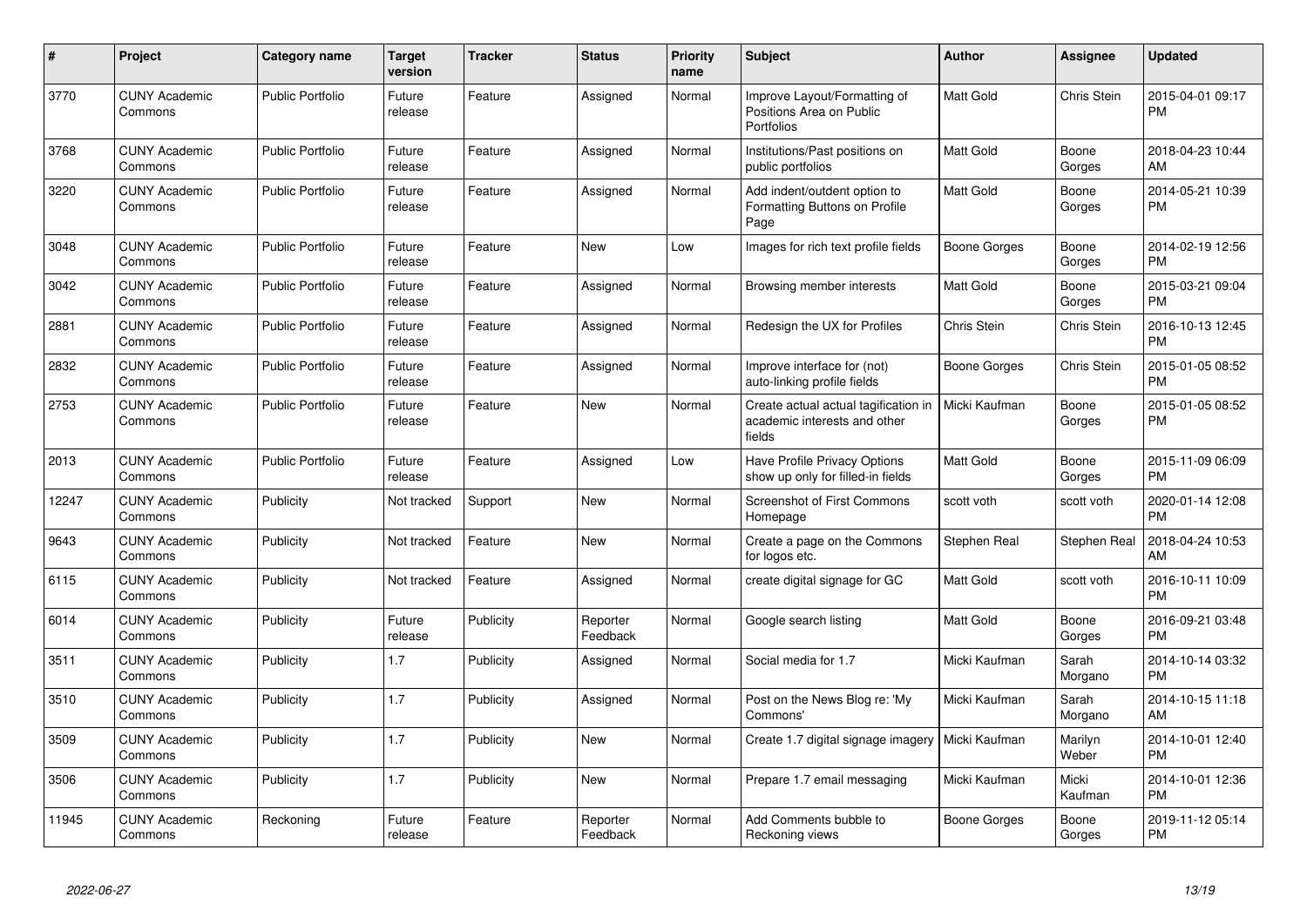| $\pmb{\#}$ | <b>Project</b>                  | Category name            | <b>Target</b><br>version | <b>Tracker</b> | <b>Status</b>                       | <b>Priority</b><br>name | <b>Subject</b>                                                           | <b>Author</b>    | <b>Assignee</b>       | <b>Updated</b>                |
|------------|---------------------------------|--------------------------|--------------------------|----------------|-------------------------------------|-------------------------|--------------------------------------------------------------------------|------------------|-----------------------|-------------------------------|
| 3615       | <b>CUNY Academic</b><br>Commons | Redmine                  | Not tracked              | Feature        | <b>New</b>                          | Low                     | Create Redmine issues via email                                          | Dominic Giglio   | Boone<br>Gorges       | 2017-11-16 11:36<br>AM        |
| 940        | <b>CUNY Academic</b><br>Commons | Redmine                  | Future<br>release        | Feature        | Assigned                            | Low                     | Communication with users after<br>releases                               | <b>Matt Gold</b> | Dominic<br>Giglio     | 2012-09-09 04:36<br><b>PM</b> |
| 11860      | <b>CUNY Academic</b><br>Commons | Registration             | Future<br>release        | Feature        | <b>New</b>                          | Normal                  | <b>Ensure Students Are Aware They</b><br>Can Use Aliases At Registration | scott voth       |                       | 2019-09-24 08:46<br>AM        |
| 10273      | <b>CUNY Academic</b><br>Commons | Registration             | Not tracked              | Support        | Reporter<br>Feedback                | Normal                  | users combining CF and campus<br>address                                 | Marilyn Weber    |                       | 2019-09-18 10:58<br>AM        |
| 5225       | <b>CUNY Academic</b><br>Commons | Registration             | Future<br>release        | Feature        | Assigned                            | Normal                  | On-boarding Issues                                                       | Luke Waltzer     | Samantha<br>Raddatz   | 2016-02-12 02:58<br><b>PM</b> |
| 370        | <b>CUNY Academic</b><br>Commons | Registration             | Future<br>release        | Feature        | Assigned                            | High                    | <b>Guest Accounts</b>                                                    | <b>Matt Gold</b> | Matt Gold             | 2015-04-09 09:33<br><b>PM</b> |
| 308        | <b>CUNY Academic</b><br>Commons | Registration             | Future<br>release        | Feature        | <b>New</b>                          | Normal                  | Group recommendations for<br>signup process                              | Boone Gorges     | Samantha<br>Raddatz   | 2015-11-09 05:07<br><b>PM</b> |
| 16177      | <b>CUNY Academic</b><br>Commons | Reply By Email           |                          | Bug            | <b>New</b>                          | Normal                  | Switch to Inbound mode for RBE                                           | Raymond Hoh      | Raymond<br>Hoh        | 2022-05-30 04:32<br><b>PM</b> |
| 13430      | <b>CUNY Academic</b><br>Commons | Reply By Email           | Not tracked              | <b>Bug</b>     | <b>New</b>                          | Normal                  | Delay in RBE                                                             | Luke Waltzer     | Raymond<br><b>Hoh</b> | 2020-10-13 11:16<br>AM        |
| 8991       | <b>CUNY Academic</b><br>Commons | Reply By Email           | Not tracked              | Bug            | Hold                                | Normal                  | RBE duplicate email message<br>issue                                     | <b>Matt Gold</b> | Raymond<br>Hoh        | 2018-02-18 08:53<br><b>PM</b> |
| 8976       | <b>CUNY Academic</b><br>Commons | Reply By Email           | Not tracked              | Feature        | Assigned                            | Normal                  | Package RBE new topics<br>posting?                                       | Matt Gold        | Raymond<br>Hoh        | 2017-12-04 02:34<br><b>PM</b> |
| 6671       | <b>CUNY Academic</b><br>Commons | Reply By Email           | Not tracked              | <b>Bug</b>     | Assigned                            | Normal                  | "Post too often" RBE error<br>message                                    | Matt Gold        | Raymond<br><b>Hoh</b> | 2016-11-11 09:55<br>AM        |
| 3369       | <b>CUNY Academic</b><br>Commons | Reply By Email           | Not tracked              | Outreach       | Hold                                | Normal                  | Release reply by email to WP<br>plugin directory                         | <b>Matt Gold</b> | Raymond<br><b>Hoh</b> | 2016-03-01 12:46<br><b>PM</b> |
| 3002       | <b>CUNY Academic</b><br>Commons | Search                   | Future<br>release        | Feature        | Assigned                            | Normal                  | Overhaul CAC search by using<br>external search appliance                | Boone Gorges     | Boone<br>Gorges       | 2020-07-15 03:05<br><b>PM</b> |
| 9729       | <b>CUNY Academic</b><br>Commons | <b>SEO</b>               | Not tracked              | Support        | <b>New</b>                          | Normal                  | 503 Errors showing on<br>newlaborforum.cuny.edu                          | Diane Krauthamer | Raymond<br>Hoh        | 2018-05-22 04:48<br><b>PM</b> |
| 3662       | <b>CUNY Academic</b><br>Commons | <b>SEO</b>               | Future<br>release        | Feature        | Assigned                            | Normal                  | Duplicate Content/SEO/Google<br>issues                                   | <b>Matt Gold</b> | Raymond<br>Hoh        | 2015-04-13 04:37<br><b>PM</b> |
| 13048      | <b>CUNY Academic</b><br>Commons | Shortcodes and<br>embeds | Future<br>release        | Feature        | <b>New</b>                          | Normal                  | Jupyter Notebooks support                                                | Boone Gorges     |                       | 2020-07-14 11:46<br>AM        |
| 16291      | <b>CUNY Academic</b><br>Commons | Site cloning             | 2.0.2                    | Support        | Staged for<br>Production<br>Release | Normal                  | Images coming up blank in Media<br>Library                               | Marilyn Weber    | Raymond<br>Hoh        | 2022-06-23 08:28<br><b>PM</b> |
| 13331      | <b>CUNY Academic</b><br>Commons | Site cloning             | Future<br>release        | Bug            | <b>New</b>                          | Normal                  | Combine Site Template and<br>Clone operations                            | Boone Gorges     | Jeremy Felt           | 2021-11-19 12:39<br><b>PM</b> |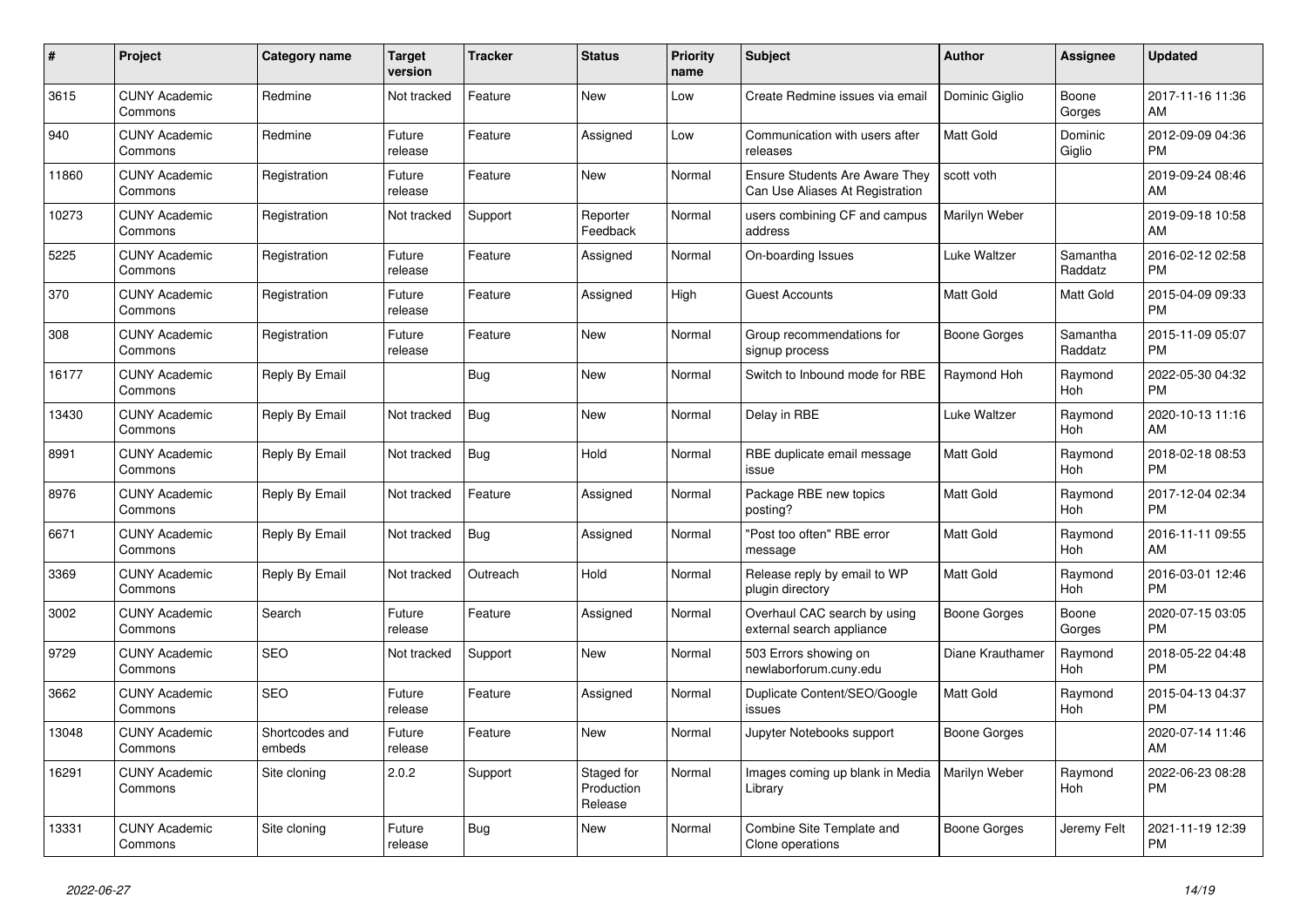| #     | Project                         | <b>Category name</b>    | <b>Target</b><br>version | <b>Tracker</b> | <b>Status</b>        | <b>Priority</b><br>name | <b>Subject</b>                                                                                                                                        | Author                  | Assignee            | <b>Updated</b>                |
|-------|---------------------------------|-------------------------|--------------------------|----------------|----------------------|-------------------------|-------------------------------------------------------------------------------------------------------------------------------------------------------|-------------------------|---------------------|-------------------------------|
| 13975 | <b>CUNY Academic</b><br>Commons | Social Paper            | Not tracked              | Support        | Reporter<br>Feedback | Normal                  | can't approve comments on<br>Social Paper paper                                                                                                       | Marilyn Weber           |                     | 2021-02-12 09:33<br>AM        |
| 8898  | <b>CUNY Academic</b><br>Commons | Social Paper            | Not tracked              | Feature        | Assigned             | Normal                  | Usage data on docs and social<br>paper                                                                                                                | <b>Matt Gold</b>        | Matt Gold           | 2017-11-16 11:32<br>AM        |
| 7981  | <b>CUNY Academic</b><br>Commons | Social Paper            | Future<br>release        | <b>Bug</b>     | New                  | Normal                  | Social Paper comments should<br>not go to spam                                                                                                        | Luke Waltzer            | Boone<br>Gorges     | 2018-04-16 03:52<br><b>PM</b> |
| 7663  | <b>CUNY Academic</b><br>Commons | Social Paper            | Future<br>release        | <b>Bug</b>     | <b>New</b>           | Normal                  | Social Paper notifications not<br>formatted correctly on secondary<br>sites                                                                           | Boone Gorges            | Boone<br>Gorges     | 2018-04-16 03:52<br><b>PM</b> |
| 5489  | <b>CUNY Academic</b><br>Commons | Social Paper            | Future<br>release        | Feature        | New                  | Normal                  | Asc/desc sorting for Social Paper<br>directories                                                                                                      | <b>Boone Gorges</b>     |                     | 2016-04-21 10:06<br><b>PM</b> |
| 5488  | <b>CUNY Academic</b><br>Commons | Social Paper            | Future<br>release        | <b>Bug</b>     | New                  | Normal                  | Add a "last edited by" field to<br>Social Paper group directories                                                                                     | <b>Boone Gorges</b>     |                     | 2016-04-21 10:05<br><b>PM</b> |
| 5397  | <b>CUNY Academic</b><br>Commons | Social Paper            | Future<br>release        | Feature        | New                  | Normal                  | frustrating to have to<br>enable/disable in SP                                                                                                        | Marilyn Weber           | Samantha<br>Raddatz | 2016-04-20 03:39<br><b>PM</b> |
| 5282  | <b>CUNY Academic</b><br>Commons | Social Paper            | Future<br>release        | <b>Bug</b>     | <b>New</b>           | Normal                  | Replying via email directs to<br>paper but not individual comment.                                                                                    | Marilyn Weber           | Raymond<br>Hoh      | 2016-03-02 01:48<br><b>PM</b> |
| 5205  | <b>CUNY Academic</b><br>Commons | Social Paper            | Future<br>release        | Feature        | <b>New</b>           | Normal                  | Social Paper folders                                                                                                                                  | Marilyn Weber           |                     | 2016-02-11 10:24<br><b>PM</b> |
| 5199  | <b>CUNY Academic</b><br>Commons | Social Paper            | Future<br>release        | Feature        | <b>New</b>           | Normal                  | add tables to the SP editor                                                                                                                           | Marilyn Weber           |                     | 2016-10-24 11:27<br>AM        |
| 5183  | <b>CUNY Academic</b><br>Commons | Social Paper            | Future<br>release        | Design/UX      | New                  | Normal                  | Creating a new paper when<br>viewing an existing paper                                                                                                | Raffi<br>Khatchadourian | Samantha<br>Raddatz | 2016-02-02 12:09<br><b>PM</b> |
| 5182  | <b>CUNY Academic</b><br>Commons | Social Paper            | Future<br>release        | Design/UX      | New                  | Normal                  | "Publishing" a private paper on<br>social paper?                                                                                                      | Raffi<br>Khatchadourian | Boone<br>Gorges     | 2016-10-13 04:12<br><b>PM</b> |
| 5058  | <b>CUNY Academic</b><br>Commons | Social Paper            | Future<br>release        | Feature        | New                  | Low                     | Can there be a clearer signal that<br>even when comments have<br>already been made you add<br>comments by clicking on the side?<br>(SP suggestion #5) | Marilyn Weber           | Samantha<br>Raddatz | 2016-02-11 10:24<br><b>PM</b> |
| 5053  | <b>CUNY Academic</b><br>Commons | Social Paper            | Future<br>release        | Feature        | New                  | Low                     | Scrollable menu to add readers<br>(SP suggestion #4)                                                                                                  | Marilyn Weber           | Samantha<br>Raddatz | 2016-04-21 05:21<br><b>PM</b> |
| 5052  | <b>CUNY Academic</b><br>Commons | Social Paper            | Future<br>release        | Feature        | New                  | Low                     | Sentence by sentence or line by<br>line comments (SP suggestion #3)                                                                                   | Marilyn Weber           | Boone<br>Gorges     | 2016-02-11 10:24<br>PM        |
| 5050  | <b>CUNY Academic</b><br>Commons | Social Paper            | Future<br>release        | Feature        | New                  | Low                     | Making comments visible in SP<br>editing mode (SP suggestion #1)                                                                                      | Marilyn Weber           | Samantha<br>Raddatz | 2019-09-17 11:10<br>PM        |
| 14439 | <b>CUNY Academic</b><br>Commons | Spam/Spam<br>Prevention | 2.0.2                    | Support        | Assigned             | Normal                  | Aprroved comments held for<br>moderation                                                                                                              | Laurie Hurson           | Raymond<br>Hoh      | 2022-06-14 11:36<br>AM        |
| 6426  | <b>CUNY Academic</b><br>Commons | Spam/Spam<br>Prevention | Future<br>release        | Feature        | Assigned             | Normal                  | Force captcha on all comments?                                                                                                                        | Matt Gold               | <b>Tahir Butt</b>   | 2016-10-24 02:06<br>PM        |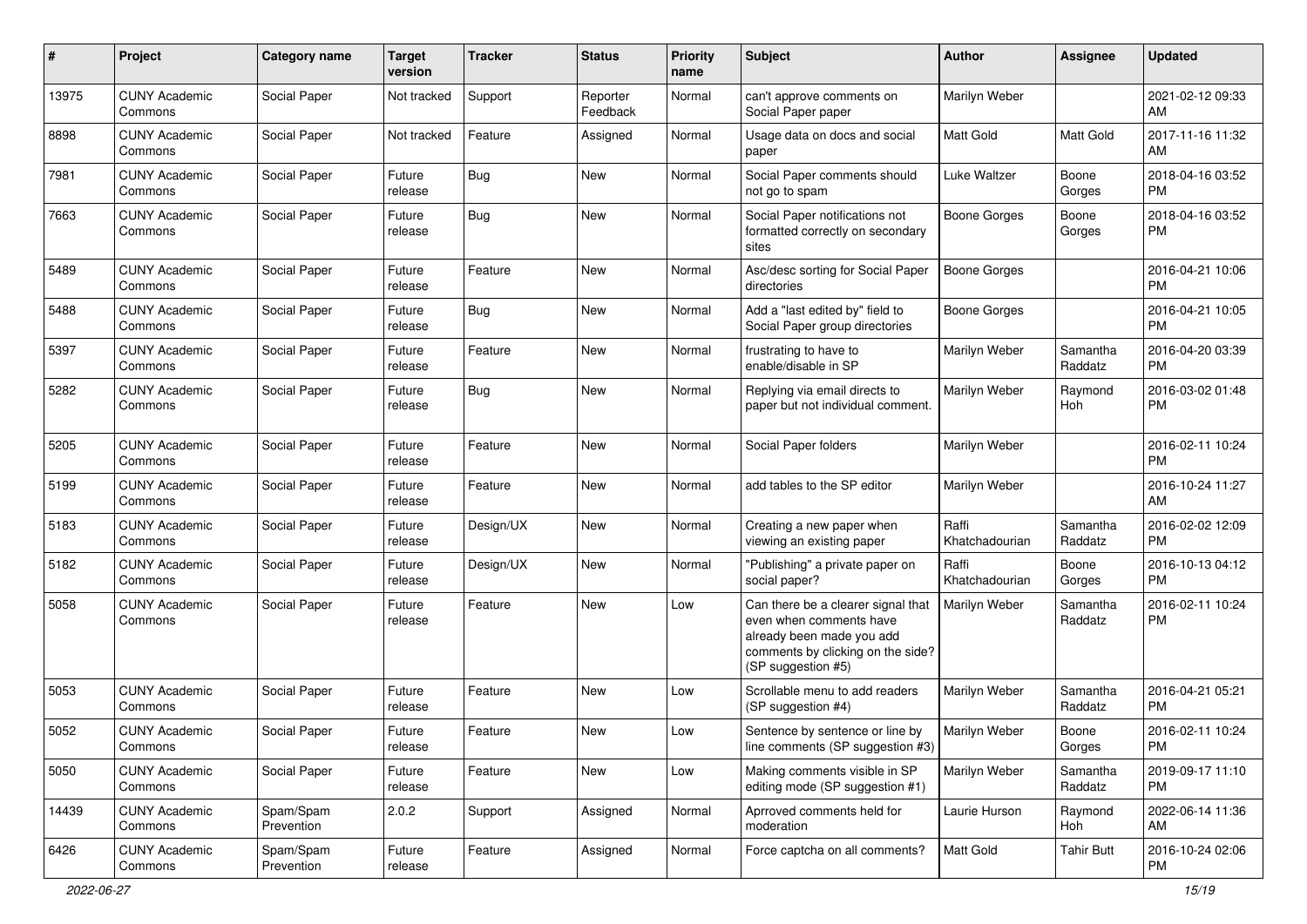| #     | Project                         | Category name          | <b>Target</b><br>version | <b>Tracker</b> | <b>Status</b>        | <b>Priority</b><br>name | <b>Subject</b>                                                                                  | <b>Author</b>         | <b>Assignee</b>       | <b>Updated</b>                |
|-------|---------------------------------|------------------------|--------------------------|----------------|----------------------|-------------------------|-------------------------------------------------------------------------------------------------|-----------------------|-----------------------|-------------------------------|
| 8666  | <b>CUNY Academic</b><br>Commons | Teaching               | Not tracked              | Documentation  | Assigned             | Normal                  | Create Teaching on the<br>Commons Resource Page                                                 | Matt Gold             | Laurie Hurson         | 2019-09-23 03:16<br><b>PM</b> |
| 3090  | <b>CUNY Academic</b><br>Commons | Twitter page           | Future<br>release        | Feature        | Assigned             | Normal                  | Prevent Retweets from showing<br>up on Commons twitter page                                     | <b>Matt Gold</b>      | Tahir Butt            | 2016-10-24 11:31<br>AM        |
| 6298  | <b>CUNY Academic</b><br>Commons | User Experience        | Not tracked              | Design/UX      | Assigned             | Normal                  | Examine data from survey                                                                        | Matt Gold             | Margaret<br>Galvan    | 2016-10-14 12:16<br><b>PM</b> |
| 5316  | <b>CUNY Academic</b><br>Commons | <b>User Experience</b> | Future<br>release        | Feature        | Assigned             | Normal                  | Prompt user email address<br>updates                                                            | Matt Gold             | Stephen Real          | 2016-12-21 03:30<br><b>PM</b> |
| 4661  | <b>CUNY Academic</b><br>Commons | <b>User Experience</b> | Future<br>release        | Bug            | Assigned             | Normal                  | Simplify Events text                                                                            | <b>Matt Gold</b>      | Samantha<br>Raddatz   | 2015-10-02 09:06<br><b>PM</b> |
| 4222  | <b>CUNY Academic</b><br>Commons | <b>User Experience</b> | Future<br>release        | Design/UX      | New                  | Normal                  | Add information to 'Delete<br>Account' page                                                     | Samantha Raddatz      | scott voth            | 2015-06-26 11:35<br>AM        |
| 3473  | <b>CUNY Academic</b><br>Commons | <b>User Experience</b> | Future<br>release        | Feature        | Assigned             | Normal                  | Commons profile: Add help info<br>about "Positions" replacing "title"                           | Keith Miyake          | Samantha<br>Raddatz   | 2015-11-09 02:28<br><b>PM</b> |
| 8675  | <b>CUNY Academic</b><br>Commons | <b>User Onboarding</b> | Future<br>release        | Bug            | Reporter<br>Feedback | Low                     | Add new User search screen calls<br>for the input of email address but<br>doesn't work with one | Paul Hebert           | Boone<br>Gorges       | 2017-10-11 11:17<br>AM        |
| 9941  | <b>CUNY Academic</b><br>Commons | Wiki                   | Not tracked              | Support        | Assigned             | Normal                  | Wiki functionality                                                                              | Matt Gold             | Boone<br>Gorges       | 2018-06-26 10:57<br>AM        |
| 15978 | <b>CUNY Academic</b><br>Commons | WordPress - Media      | 2.0.2                    | Support        | Reporter<br>Feedback | Normal                  | .tex files?                                                                                     | Marilyn Weber         | Raymond<br>Hoh        | 2022-06-14 11:36<br>AM        |
| 14483 | <b>CUNY Academic</b><br>Commons | WordPress - Media      | Not tracked              | Bug            | Reporter<br>Feedback | Normal                  | Wordpress PDF Embed Stopped<br>Working after JITP Media Clone                                   | <b>Patrick DeDauw</b> | Boone<br>Gorges       | 2021-05-20 01:51<br><b>PM</b> |
| 11449 | <b>CUNY Academic</b><br>Commons | WordPress - Media      | Not tracked              | Support        | Reporter<br>Feedback | Normal                  | Cloning Media Library for JITP<br>from Staging to Production Site                               | Patrick DeDauw        | Boone<br>Gorges       | 2019-05-13 12:00<br><b>PM</b> |
| 11386 | <b>CUNY Academic</b><br>Commons | WordPress - Media      | Not tracked              | Support        | Reporter<br>Feedback | Normal                  | disappearing images                                                                             | scott voth            | Boone<br>Gorges       | 2019-05-14 10:32<br>AM        |
| 16255 | <b>CUNY Academic</b><br>Commons | WordPress (misc)       |                          | Bug            | <b>New</b>           | Normal                  | Need to define 'MULTISITE'<br>constant in wp-config.php                                         | Raymond Hoh           |                       | 2022-06-19 09:31<br>AM        |
| 16245 | <b>CUNY Academic</b><br>Commons | WordPress (misc)       |                          | <b>Bug</b>     | Reporter<br>Feedback | Normal                  | Save Button missing on<br>WordPress Profile page                                                | scott voth            | Raymond<br><b>Hoh</b> | 2022-06-16 03:09<br><b>PM</b> |
| 15767 | <b>CUNY Academic</b><br>Commons | WordPress (misc)       |                          | Support        | <b>New</b>           | Normal                  | Site loading slowly                                                                             | scott voth            | Boone<br>Gorges       | 2022-04-04 08:56<br><b>PM</b> |
| 14983 | <b>CUNY Academic</b><br>Commons | WordPress (misc)       | Not tracked              | Support        | Reporter<br>Feedback | Normal                  | 'Read More" tag not working                                                                     | Rebecca Krisel        | Raymond<br>Hoh        | 2021-11-23 01:17<br><b>PM</b> |
| 14113 | <b>CUNY Academic</b><br>Commons | WordPress (misc)       | Future<br>release        | Bug            | Hold                 | Normal                  | Block Editor Not Working on this<br>page - Json error                                           | scott voth            | Boone<br>Gorges       | 2021-03-05 11:01<br>AM        |
| 14074 | <b>CUNY Academic</b><br>Commons | WordPress (misc)       | Not tracked              | Support        | Reporter<br>Feedback | Normal                  | page password protection<br>problem                                                             | Marilyn Weber         |                       | 2021-03-02 11:03<br>AM        |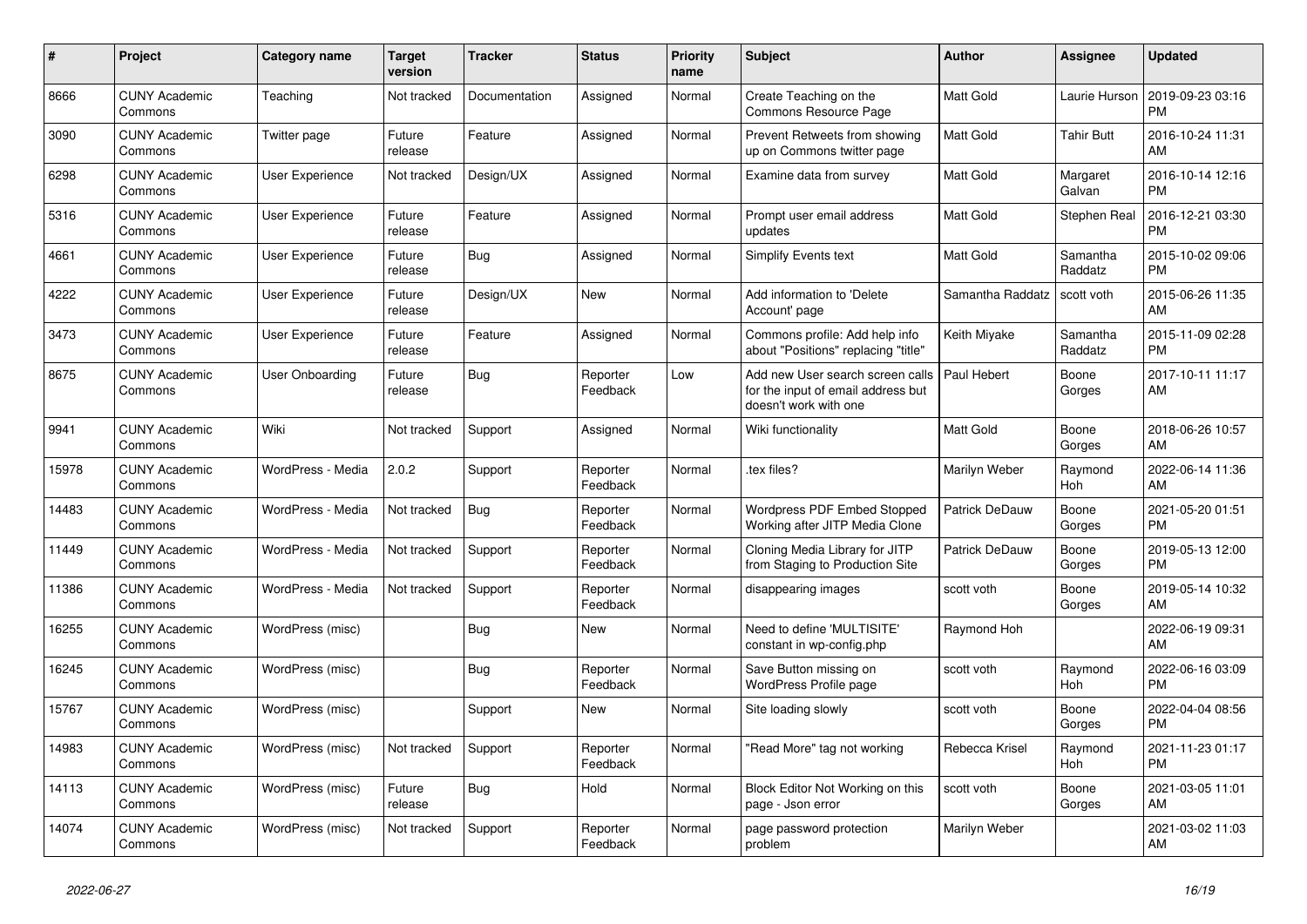| $\#$  | Project                         | <b>Category name</b> | <b>Target</b><br>version | <b>Tracker</b> | <b>Status</b>        | <b>Priority</b><br>name | <b>Subject</b>                                                                                               | <b>Author</b>           | Assignee              | <b>Updated</b>                |
|-------|---------------------------------|----------------------|--------------------------|----------------|----------------------|-------------------------|--------------------------------------------------------------------------------------------------------------|-------------------------|-----------------------|-------------------------------|
| 13835 | <b>CUNY Academic</b><br>Commons | WordPress (misc)     | Future<br>release        | Feature        | <b>New</b>           | Normal                  | Allow OneSearch widget to have<br>'CUNY' as campus                                                           | Boone Gorges            | Boone<br>Gorges       | 2021-11-19 12:39<br><b>PM</b> |
| 11843 | <b>CUNY Academic</b><br>Commons | WordPress (misc)     | Future<br>release        | Design/UX      | <b>New</b>           | Normal                  | Tweaking the Gutenberg Editor<br>Interface                                                                   | Laurie Hurson           |                       | 2022-04-26 12:00<br><b>PM</b> |
| 11624 | <b>CUNY Academic</b><br>Commons | WordPress (misc)     | Not tracked              | Support        | <b>New</b>           | Normal                  | Change pages into posts or swap<br>database for a Commons site?                                              | Stephen Klein           | Raymond<br>Hoh        | 2019-07-09 11:04<br>AM        |
| 11024 | <b>CUNY Academic</b><br>Commons | WordPress (misc)     | Future<br>release        | Bug            | New                  | Normal                  | Subsites should not show "you<br>should update your .htaccess<br>now" notice after permalink<br>setting save | Boone Gorges            |                       | 2019-01-28 01:35<br><b>PM</b> |
| 10380 | <b>CUNY Academic</b><br>Commons | WordPress (misc)     | Future<br>release        | Feature        | In Progress          | Normal                  | Remove blacklisted plugins                                                                                   | Boone Gorges            |                       | 2022-04-26 12:00<br><b>PM</b> |
| 10040 | <b>CUNY Academic</b><br>Commons | WordPress (misc)     | Not tracked              | <b>Bug</b>     | Reporter<br>Feedback | Normal                  | User doesn't see full list of themes                                                                         | Matt Gold               | Boone<br>Gorges       | 2018-07-25 10:12<br>AM        |
| 9346  | <b>CUNY Academic</b><br>Commons | WordPress (misc)     | Not tracked              | <b>Bug</b>     | New                  | Normal                  | Clone cetls.bmcc.cuny.edu for<br>development                                                                 | Owen Roberts            | Raymond<br><b>Hoh</b> | 2018-03-06 05:35<br><b>PM</b> |
| 6755  | <b>CUNY Academic</b><br>Commons | WordPress (misc)     | Future<br>release        | Bug            | <b>New</b>           | Normal                  | Cannot Deactivate Plugin                                                                                     | Laura Kane              |                       | 2016-11-16 01:12<br><b>PM</b> |
| 6332  | <b>CUNY Academic</b><br>Commons | WordPress (misc)     | Future<br>release        | Feature        | New                  | Normal                  | Allow uploaded files to be marked<br>as private in an ad hoc way                                             | <b>Boone Gorges</b>     |                       | 2016-10-17 11:41<br><b>PM</b> |
| 4388  | <b>CUNY Academic</b><br>Commons | WordPress (misc)     | Future<br>release        | Bug            | Assigned             | Normal                  | Repeated request for<br>authentication.                                                                      | Alice.Lynn<br>McMichael | Raymond<br><b>Hoh</b> | 2015-08-11 07:35<br><b>PM</b> |
| 3759  | <b>CUNY Academic</b><br>Commons | WordPress (misc)     | Future<br>release        | Feature        | Assigned             | Normal                  | Review Interface for Adding Users   Matt Gold<br>to Blogs                                                    |                         | Boone<br>Gorges       | 2015-03-24 05:52<br><b>PM</b> |
| 3657  | <b>CUNY Academic</b><br>Commons | WordPress (misc)     | Not tracked              | Feature        | <b>New</b>           | Normal                  | Create alert for GC email<br>addresses                                                                       | Matt Gold               | Matt Gold             | 2016-04-14 11:29<br><b>PM</b> |
| 2175  | <b>CUNY Academic</b><br>Commons | WordPress (misc)     | Not tracked              | Support        | Assigned             | Normal                  | Subscibe 2 vs. Jetpack<br>subscription options                                                               | local admin             | Matt Gold             | 2016-01-26 04:58<br><b>PM</b> |
| 2167  | <b>CUNY Academic</b><br>Commons | WordPress (misc)     | Future<br>release        | <b>Bug</b>     | Assigned             | Normal                  | CAC-Livestream Plugin Issues                                                                                 | Michael Smith           | Dominic<br>Giglio     | 2015-01-02 03:06<br><b>PM</b> |
| 1508  | <b>CUNY Academic</b><br>Commons | WordPress (misc)     | Future<br>release        | Feature        | Assigned             | Normal                  | Share login cookies across<br>mapped domains                                                                 | Boone Gorges            | Boone<br>Gorges       | 2012-07-02 12:12<br>PM        |
| 1105  | <b>CUNY Academic</b><br>Commons | WordPress (misc)     | Future<br>release        | Feature        | Assigned             | Normal                  | Rephrase Blog Privacy Options                                                                                | Matt Gold               | Samantha<br>Raddatz   | 2015-11-09 06:19<br><b>PM</b> |
| 636   | <b>CUNY Academic</b><br>Commons | WordPress (misc)     | Not tracked              | Support        | Assigned             | Normal                  | Create Lynda.com-like Table of<br><b>Contents for Prospective Tutorial</b><br>Screencasts                    | Matt Gold               | scott voth            | 2016-02-23 03:12<br><b>PM</b> |
| 365   | <b>CUNY Academic</b><br>Commons | WordPress (misc)     | Future<br>release        | Feature        | Assigned             | Normal                  | <b>Create Mouseover Tooltips</b><br>throughout Site                                                          | Matt Gold               | Chris Stein           | 2015-11-09 06:18<br><b>PM</b> |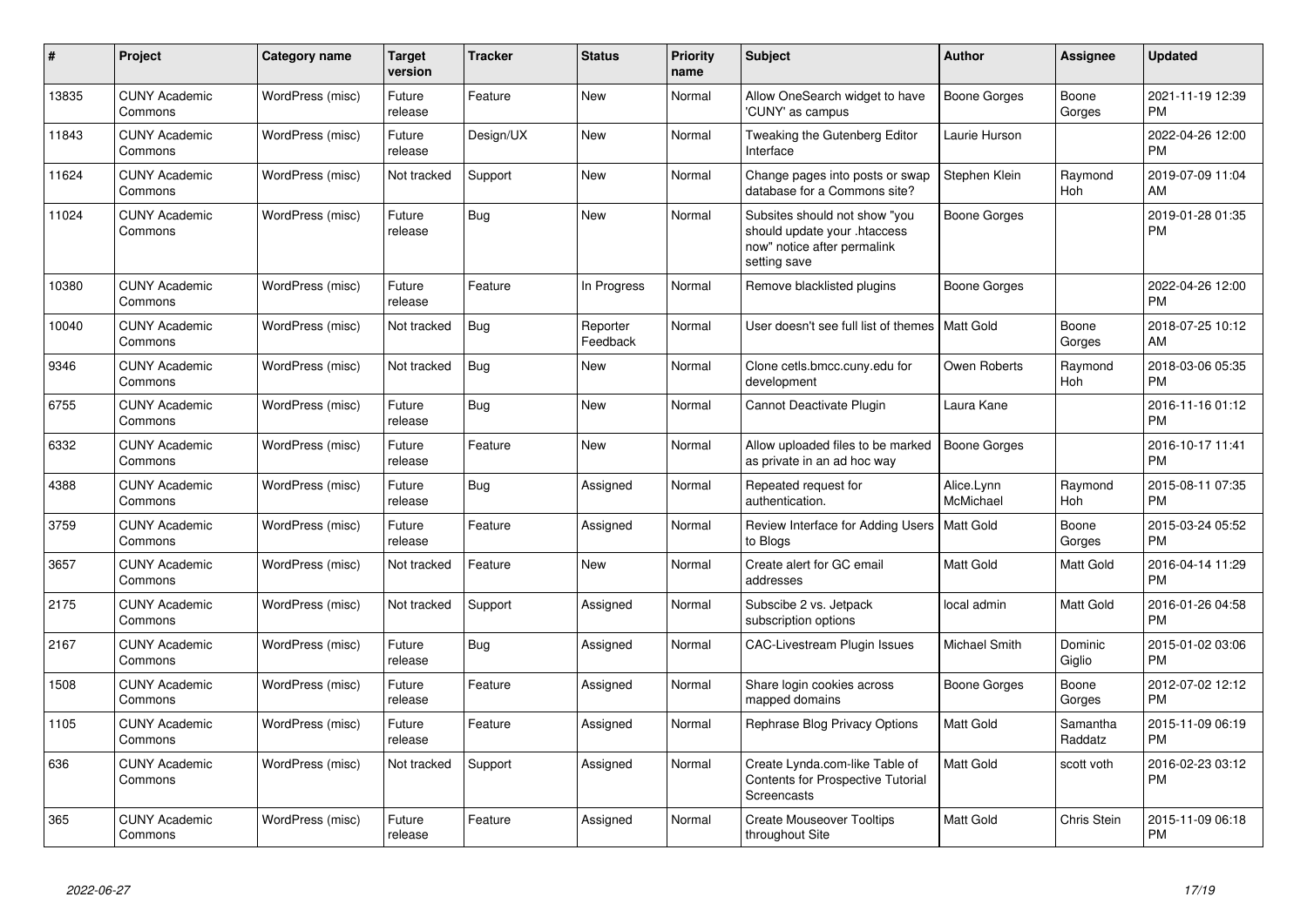| $\#$  | Project                         | <b>Category name</b>     | <b>Target</b><br>version | <b>Tracker</b> | <b>Status</b>        | <b>Priority</b><br>name | <b>Subject</b>                                                | Author                  | <b>Assignee</b>   | <b>Updated</b>                |
|-------|---------------------------------|--------------------------|--------------------------|----------------|----------------------|-------------------------|---------------------------------------------------------------|-------------------------|-------------------|-------------------------------|
| 287   | <b>CUNY Academic</b><br>Commons | WordPress (misc)         | Future<br>release        | Feature        | Assigned             | Normal                  | Create troubleshooting tool for<br>account sign-up            | <b>Matt Gold</b>        | Boone<br>Gorges   | 2015-11-09 06:17<br><b>PM</b> |
| 15516 | <b>CUNY Academic</b><br>Commons | <b>WordPress Plugins</b> |                          | Bug            | Reporter<br>Feedback | Normal                  | Can't publish or save draft of post<br>on wordpress.com       | Raffi<br>Khatchadourian | Raymond<br>Hoh    | 2022-03-02 05:52<br><b>PM</b> |
| 14987 | <b>CUNY Academic</b><br>Commons | <b>WordPress Plugins</b> | Future<br>release        | <b>Bug</b>     | <b>New</b>           | Normal                  | Elementor update causes<br>database freeze-up                 | Boone Gorges            | Boone<br>Gorges   | 2021-11-29 12:02<br><b>PM</b> |
| 13946 | <b>CUNY Academic</b><br>Commons | <b>WordPress Plugins</b> | 2.1.0                    | Support        | Assigned             | Normal                  | <b>Custom Embed handler For</b><br>OneDrive files             | scott voth              | Raymond<br>Hoh    | 2022-05-26 10:46<br>AM        |
| 12741 | <b>CUNY Academic</b><br>Commons | <b>WordPress Plugins</b> | Not tracked              | Support        | Reporter<br>Feedback | Normal                  | Tableau Public Viz Block                                      | Marilyn Weber           | Raymond<br>Hoh    | 2020-05-12 11:00<br>AM        |
| 12573 | <b>CUNY Academic</b><br>Commons | <b>WordPress Plugins</b> | Future<br>release        | <b>Bug</b>     | <b>New</b>           | Normal                  | <b>CommentPress Core Issues</b>                               | scott voth              |                   | 2020-03-24 04:32<br><b>PM</b> |
| 12121 | <b>CUNY Academic</b><br>Commons | <b>WordPress Plugins</b> | 2.0.2                    | Feature        | Reporter<br>Feedback | Normal                  | Embedding H5P Iframes on<br>Commons Site                      | Laurie Hurson           | Boone<br>Gorges   | 2022-06-14 11:36<br>AM        |
| 11788 | <b>CUNY Academic</b><br>Commons | <b>WordPress Plugins</b> | Future<br>release        | Support        | Reporter<br>Feedback | Normal                  | Plugin Request - Browse Aloud                                 | scott voth              |                   | 2019-09-24 08:42<br>AM        |
| 11649 | <b>CUNY Academic</b><br>Commons | <b>WordPress Plugins</b> | 2.0.2                    | <b>Bug</b>     | In Progress          | Normal                  | CC license displayed on every<br>page                         | Gina Cherry             | Raymond<br>Hoh    | 2022-06-14 11:36<br>AM        |
| 11545 | <b>CUNY Academic</b><br>Commons | <b>WordPress Plugins</b> | Not tracked              | Support        | <b>New</b>           | Normal                  | <b>Twitter searches in WordPress</b>                          | Gina Cherry             | <b>Matt Gold</b>  | 2019-09-23 01:03<br><b>PM</b> |
| 11415 | <b>CUNY Academic</b><br>Commons | <b>WordPress Plugins</b> | Not tracked              | <b>Bug</b>     | Reporter<br>Feedback | Normal                  | <b>Blog Subscriptions in Jetpack</b>                          | Laurie Hurson           |                   | 2019-05-14 10:34<br>AM        |
| 11120 | <b>CUNY Academic</b><br>Commons | <b>WordPress Plugins</b> | Not tracked              | <b>Bug</b>     | Reporter<br>Feedback | Normal                  | Events Manager Events Not<br>Showing Up                       | Mark Webb               |                   | 2019-02-27 04:10<br><b>PM</b> |
| 9947  | <b>CUNY Academic</b><br>Commons | <b>WordPress Plugins</b> | Future<br>release        | Feature        | Reporter<br>Feedback | Normal                  | Install H5P quiz plugin                                       | <b>Matt Gold</b>        | Boone<br>Gorges   | 2018-09-11 11:01<br>AM        |
| 9926  | <b>CUNY Academic</b><br>Commons | <b>WordPress Plugins</b> | Future<br>release        | Bug            | <b>New</b>           | Normal                  | twitter-mentions-as-comments<br>cron jobs can run long        | Boone Gorges            | Boone<br>Gorges   | 2018-10-24 12:34<br><b>PM</b> |
| 9515  | <b>CUNY Academic</b><br>Commons | <b>WordPress Plugins</b> | Not tracked              | <b>Bug</b>     | Reporter<br>Feedback | Normal                  | Text to Speech plugin - "More<br>Slowly" checkbox not working | scott voth              | Boone<br>Gorges   | 2018-06-13 02:26<br><b>PM</b> |
| 9289  | <b>CUNY Academic</b><br>Commons | <b>WordPress Plugins</b> | Future<br>release        | <b>Bug</b>     | Reporter<br>Feedback | Normal                  | Email Users Plugin                                            | Laurie Hurson           | Boone<br>Gorges   | 2018-10-24 12:34<br><b>PM</b> |
| 9211  | <b>CUNY Academic</b><br>Commons | <b>WordPress Plugins</b> | Future<br>release        | Support        | Reporter<br>Feedback | Normal                  | Auto-Role Setting in Forum Plugin<br>Causing Some Confusion   | Luke Waltzer            | Boone<br>Gorges   | 2018-03-13 11:44<br>AM        |
| 8498  | <b>CUNY Academic</b><br>Commons | <b>WordPress Plugins</b> | Future<br>release        | Feature        | New                  | Low                     | <b>Gravity Forms Email Users</b>                              | Raffi<br>Khatchadourian | Matt Gold         | 2017-10-13 12:58<br><b>PM</b> |
| 8078  | <b>CUNY Academic</b><br>Commons | <b>WordPress Plugins</b> | Future<br>release        | System Upgrade | Assigned             | Normal                  | CommentPress Updates                                          | Margaret Galvan         | Christian<br>Wach | 2017-05-08 03:49<br>PM        |